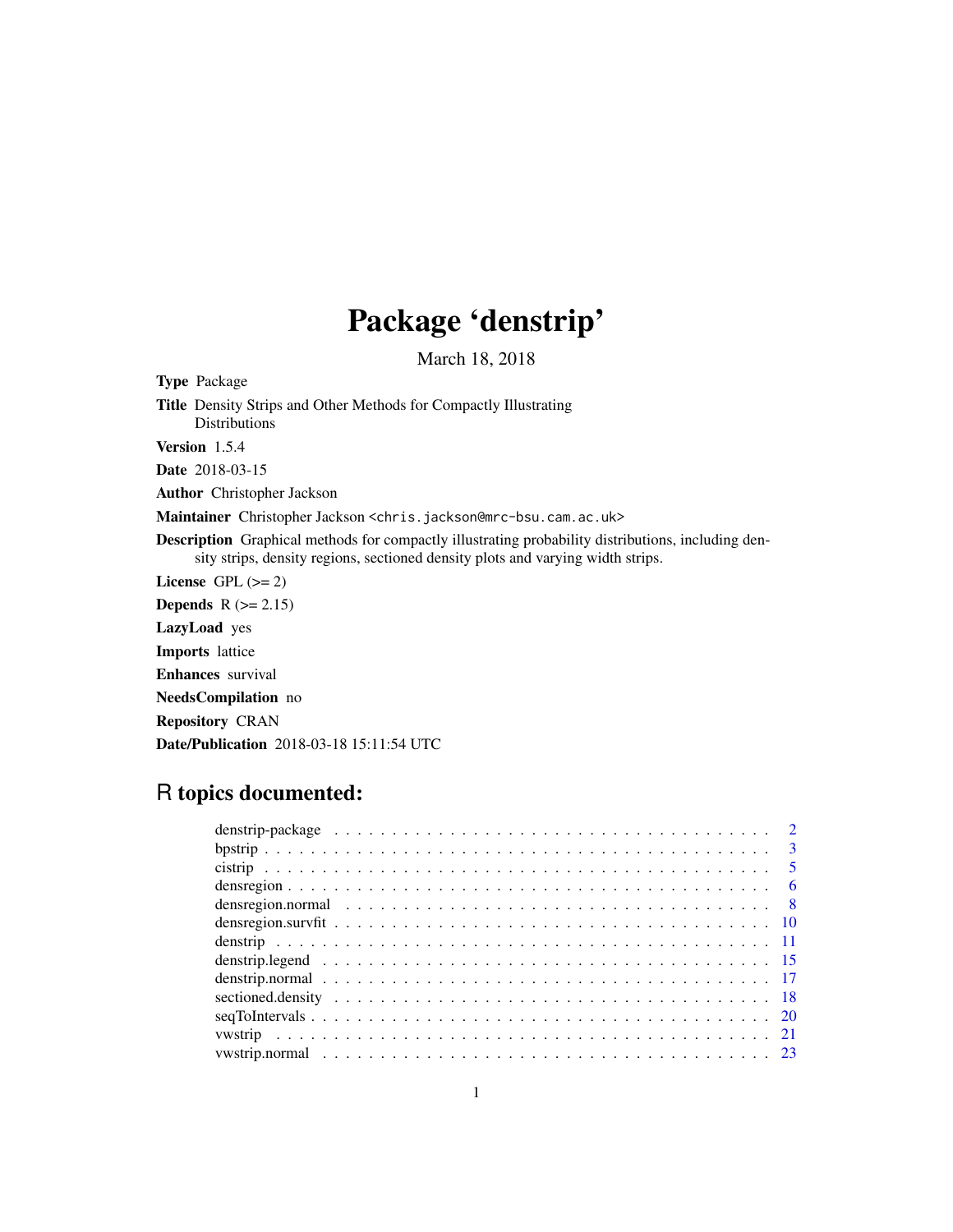#### <span id="page-1-0"></span>**Index** [25](#page-24-0)

### **Description**

Graphical methods for compactly illustrating and comparing distributions, particularly distributions arising from parameter estimation or prediction.

### Details

[denstrip](#page-10-1) implements the *density strip* for illustrating a single univariate distribution. The darkness of the density strip at a point is proportional to the density at that point. A shortcut function [denstrip.normal](#page-16-1) draws the strip for the given normal distribution.

[densregion](#page-5-1) implements the *density region*, which illustrates the uncertainty surrounding a continuouslyvarying quantity as a two-dimensional shaded region with darkness proportional to the density. There are shortcut functions [densregion.normal](#page-7-1) and [densregion.survfit](#page-9-1) for computing and drawing the region for normally-distributed predictions and survival curves, respectively.

[sectioned.density](#page-17-1) implements the *sectioned density plots* of Cohen and Cohen (2006). These illustrate distributions using occlusion and varying shading. They were developed for summarising data, but can also be used for illustrating known distributions.

[vwstrip](#page-20-1) can be used to draw *varying-width strips* to illustrate distributions, in a similar manner to the *violin plot* for summarising data. The width of the strip is proportional to the density. A shortcut function [vwstrip.normal](#page-22-1) draws the strip for the given normal distribution.

[bpstrip](#page-2-1) adapts the *box-percentile plot* to illustrate a distribution instead of observed data. This strip has width proportional to the probability of a more extreme point.

[cistrip](#page-4-1) implements the popular point and line figure for illustrating point and interval estimates, for example from multiple regression.

These methods are discussed in more detail by Jackson (2008).

Each function is designed to add a graphic to an existing set of plot axes. The plots can be added to either base graphics or lattice panels.

#### Author(s)

Christopher Jackson <chris.jackson@mrc-bsu.cam.ac.uk>

#### References

Jackson, C. H. (2008) Displaying uncertainty with shading. *The American Statistician*, 62(4):340- 347.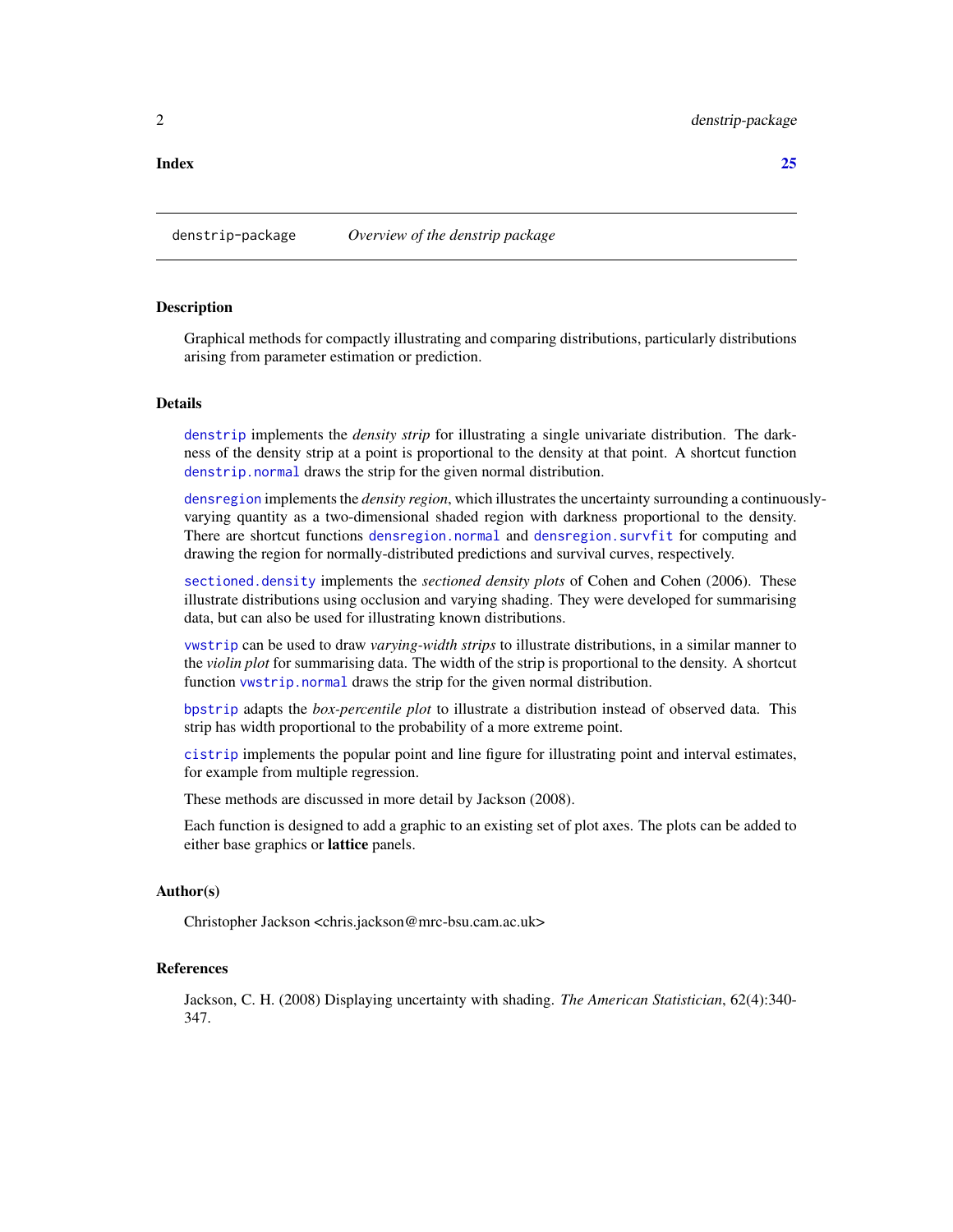<span id="page-2-1"></span><span id="page-2-0"></span>

Box-percentile strips give a compact illustration of a distribution. The width of the strip is proportional to the probability of a more extreme point. This function adds a box-percentile strip to an existing plot.

### Usage

```
bpstrip(x, prob, at, width, horiz=TRUE, scale=1, limits=c(-Inf, Inf),
        col="gray", border=NULL, lwd, lty, ticks=NULL, tlen=1, twd, tty,
        lattice=FALSE)
panel.bpstrip(...)
```

| X        | Either the vector of points at which the probability is evaluated (if prob sup-<br>plied), or a sample from the distribution (if prob not supplied).                 |
|----------|----------------------------------------------------------------------------------------------------------------------------------------------------------------------|
| prob     | Probability, or cumulative density, of the distribution at x. If prob is not sup-<br>plied, this is estimated from the sample $x$ using $\frac{ecdf(x)}{dx}$ .       |
| at       | Position of the centre of the strip on the y-axis (if horiz=TRUE) or the x-axis (if<br>horiz=FALSE).                                                                 |
| width    | Thickness of the strip at its thickest point, which will be at the median. Defaults<br>to 1/20 of the axis range.                                                    |
| horiz    | Draw the strip horizontally (TRUE) or vertically (FALSE).                                                                                                            |
| scale    | Alternative way of specifying the thickness of the strip, as a proportion of width.                                                                                  |
| limits   | Vector of minimum and maximum values, respectively, at which to terminate<br>the strip.                                                                              |
| col      | Colour to shade the strip, either as a built-in R colour name (one of colors())<br>or an RGB hex value, e.g. black is "#000000".                                     |
| border   | Colour of the border, see polygon. Use border=NA to show no border. The<br>default, 'NULL', means to use 'par("fg")' or its lattice equivalent.                      |
| lwd      | Line width of the border (defaults to par ("lwd") or its lattice equivalent).                                                                                        |
| $1$ ty   | Line type of the border (defaults to $par("lty")$ or its <b>lattice</b> equivalent).                                                                                 |
| ticks    | Vector of x-positions on the strip to draw tick marks, or NULL for no ticks.                                                                                         |
| tlen     | Length of the ticks, relative to the thickness of the strip.                                                                                                         |
| twd      | Line width of these marks (defaults to $par("lwd")$ or its <b>lattice</b> equivalent).                                                                               |
| tty      | Line type of these marks (defaults to par ("1ty") or its lattice equivalent).                                                                                        |
| lattice  | Set this to TRUE to make bpstrip a lattice panel function instead of a base<br>graphics function.<br>panel.bpstrip(x, ) is equivalent to bpstrip(x, lattice=TRUE, ). |
| $\cdots$ | Other arguments passed to panel. bpstrip.                                                                                                                            |
|          |                                                                                                                                                                      |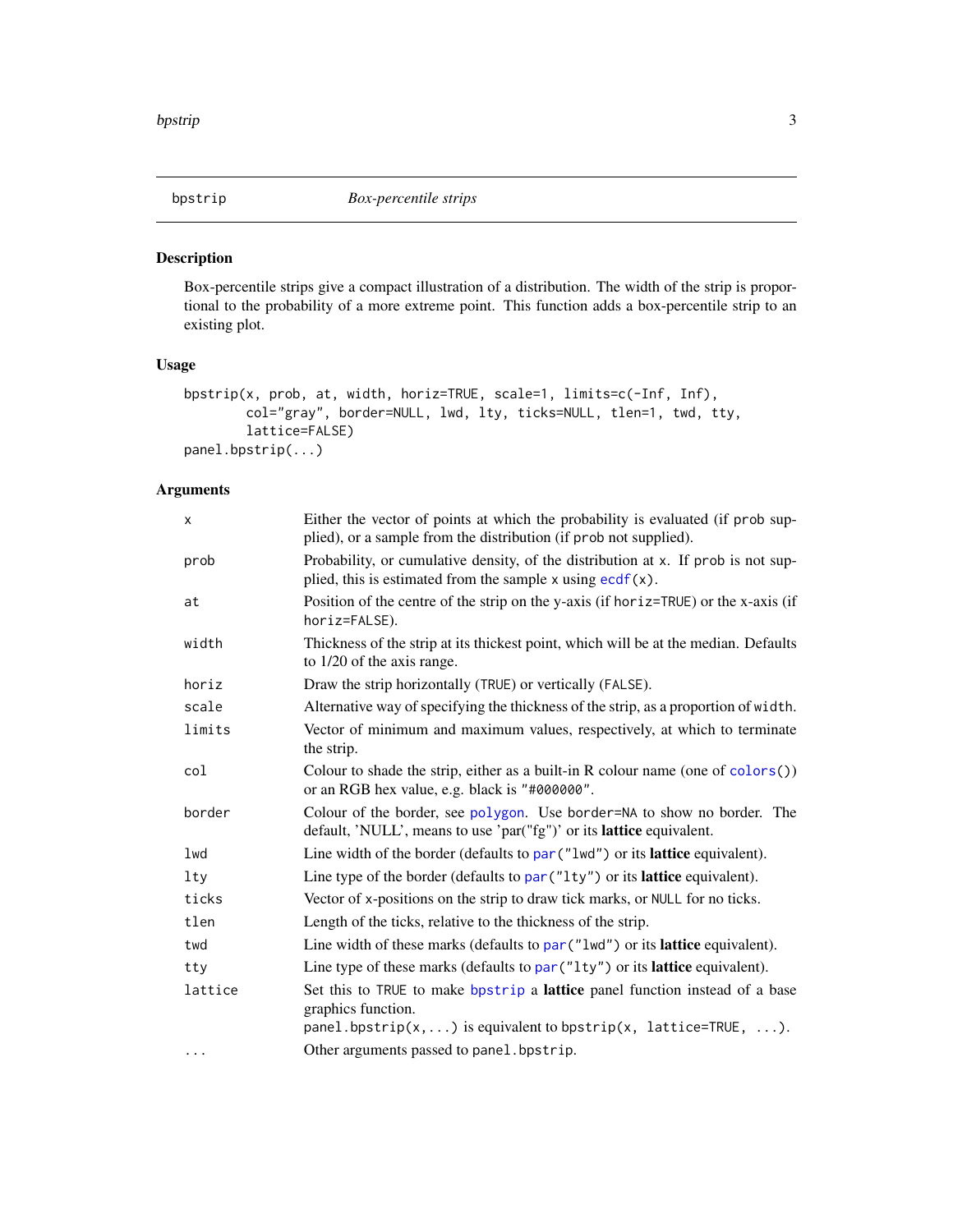### <span id="page-3-0"></span>Details

The box-percentile strip looks the same as the *box-percentile plot* (Esty and Banfield, 2003) which is a generalisation of the boxplot for summarising data. However, [bpstrip](#page-2-1) is intended for illustrating distributions arising from parameter estimation or prediction. Either the distribution is known analytically, or an arbitrarily large sample from the distribution is assumed to be available via a method such as MCMC or bootstrapping.

The function bpplot in the **Hmisc** package can be used to draw vertical box-percentile plots of observed data.

### Author(s)

Christopher Jackson <chris.jackson@mrc-bsu.cam.ac.uk>

#### References

Jackson, C. H. (2008) Displaying uncertainty with shading. *The American Statistician*, 62(4):340- 347.

Esty, W. W. and Banfield, J. D. (2003) The box-percentile plot. *Journal of Statistical Software* 8(17).

#### See Also

[vwstrip](#page-20-1), [cistrip](#page-4-1), [denstrip](#page-10-1)

```
x \le - seq(-4, 4, length=1000)
prob \leftarrow pnorm(x)plot(x, xlim=c(-5, 5), ylim=c(-5, 5), xlab="x", ylab="x", type="n")
bpstrip(x, prob, at=1, ticks=qnorm(c(0.25, 0.5, 0.75)))
## Terminate the strip at specific outer quantiles
bpstrip(x, prob, at=2, limits=qnorm(c(0.025, 0.975)))
bpstrip(x, prob, at=3, limits=qnorm(c(0.005, 0.995)))
## Compare with density strip
denstrip(x, dnorm(x), at=0)
## Estimate the density from a large sample
x <- rnorm(10000)
bpstrip(x, at=4)
```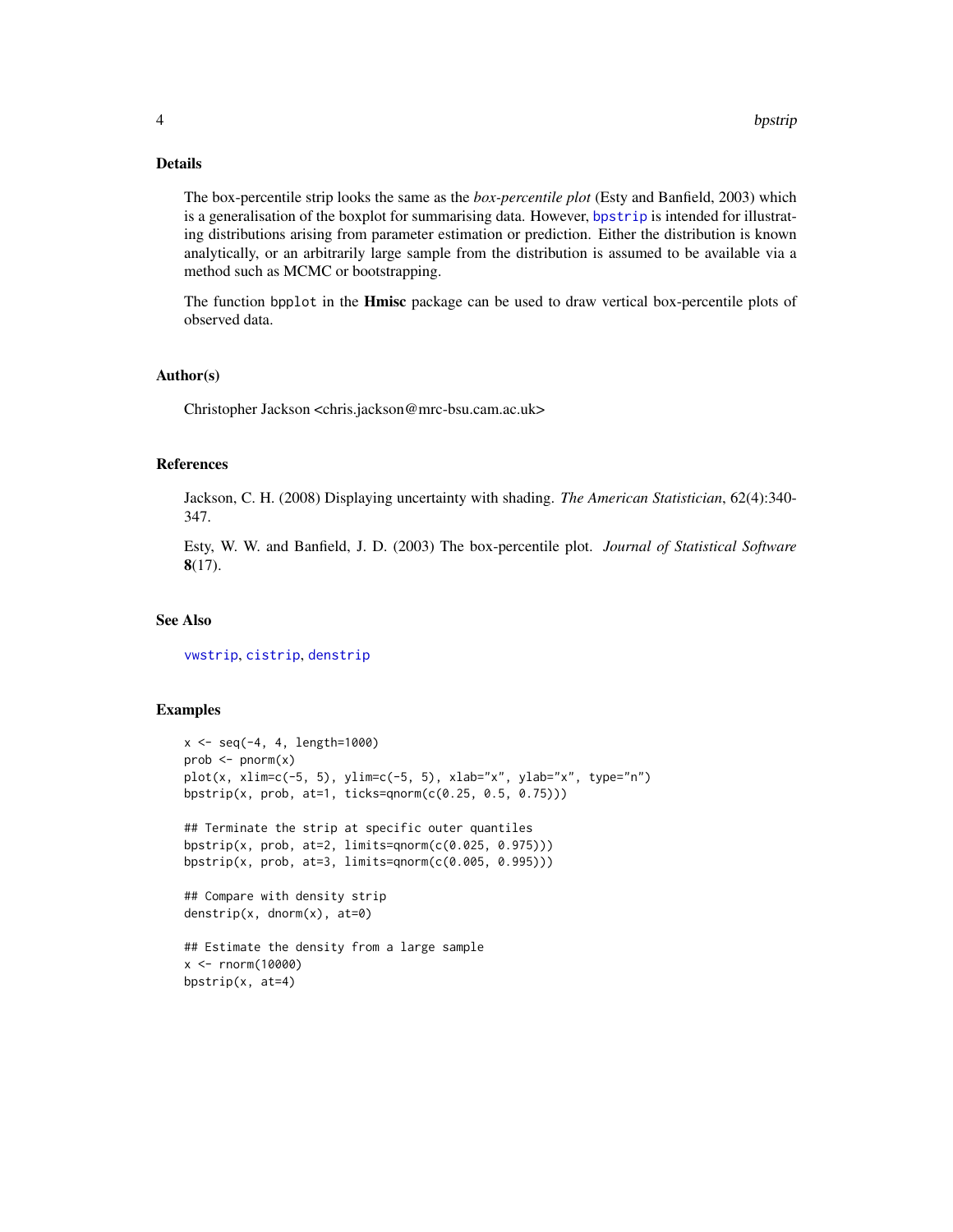<span id="page-4-1"></span><span id="page-4-0"></span>

Adds one or more points and lines to a plot, representing point and interval estimates.

### Usage

```
cistrip(x, at, d, horiz=TRUE, pch = 16, cex = 1, lattice=FALSE, \ldots)
panel.cistrip(...)
```
### Arguments

| $\times$ | Either a vector of three elements corresponding to point estimate, lower limit<br>and upper limit of the interval estimate, respectively, or a numeric matrix or data<br>frame with three columns representing point estimates, lower and upper limits. |
|----------|---------------------------------------------------------------------------------------------------------------------------------------------------------------------------------------------------------------------------------------------------------|
| at       | Position of the line on the y-axis (if horiz=TRUE) or the x-axis (if horiz=FALSE).                                                                                                                                                                      |
| d        | Length of the serifs at each end of the line. Defaults to 1/60 of the axis range.                                                                                                                                                                       |
| horiz    | Draw the line horizontally (TRUE) or vertically (FALSE).                                                                                                                                                                                                |
| pch      | Character to draw at the point estimate, see points. By default this is a small<br>solid circle, pch=16.                                                                                                                                                |
| cex      | Expansion factor for the character at the point estimate, for. A vector can be<br>supplied here, one for each estimate, as in pch. Useful for meta-analysis forest<br>plots.                                                                            |
| lattice  | Set this to TRUE to make cistrip a lattice panel function instead of a base<br>graphics function.<br>panel.cistrip(x,) is equivalent to cistrip(x, lattice=TRUE, ).                                                                                     |
| .        | Further arguments passed to the points and segments functions or their lattice<br>equivalents. For example 1ty, 1wd to set the style and thickness of the line.                                                                                         |

### Author(s)

Christopher Jackson <chris.jackson@mrc-bsu.cam.ac.uk>

#### See Also

[denstrip](#page-10-1), [vwstrip](#page-20-1), [bpstrip](#page-2-1)

```
## One estimate
x \leftarrow c(0.1, -2, 2)plot(0, type="n", xlim=c(-5, 5), ylim=c(-5, 5), xlab="", ylab="")
abline(h=0, lty=2, col="lightgray")
abline(v=0, lty=2, col="lightgray")
```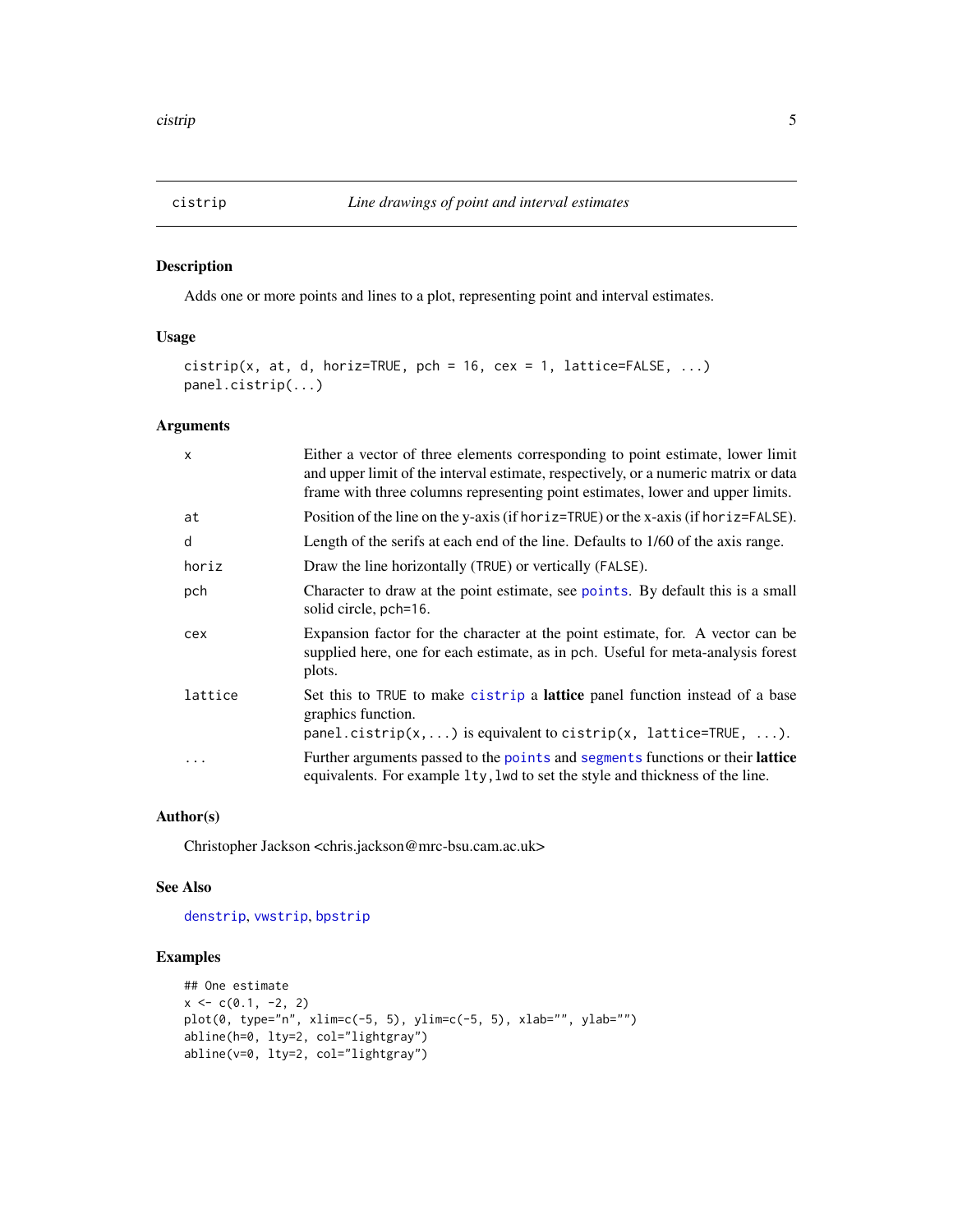### <span id="page-5-0"></span>6 densregion

```
cistrib(x, at=-0.1)cistrib(x, at=0.2, 1wd=3, d=0.1)cistrip(x, at=-4, horiz=FALSE, lwd=3, d=0.2)
## Double / triple the area of the central point, as in forest plots
cistrip(x, at=2, d=0.2, pch=22, bg="black")
cistrib(x, at=2.5, d=0.2, pch=22, bg="black", cex=sqrt(2))cistrib(x, at=3, d=0.2, pch=22, bg="black", cex=sqrt(3))## Several estimates
x \leftarrow \text{rbind}(c(0.1, -2, 2), c(1, -1, 2.3),c(-0.2, -0.8, 0.4), c(-0.3, -1.2, 1.5))plot(0, type="n", xlim=c(-5, 5), ylim=c(-5, 5), xlab="", ylab="")
cistrib(x, at=1:4)abline(v=0, lty=2, col="lightgray")
cistrip(x, at=1:4, horiz=FALSE, lwd=3, d=0.2)
abline(h=0, lty=2, col="lightgray")
```
<span id="page-5-1"></span>densregion *Density regions*

### <span id="page-5-2"></span>Description

A density region uses shading to represent the uncertainty surrounding a continuously-varying quantity, such as a survival curve or a forecast from a time series. The darkness of the shading is proportional to the (posterior, predictive or fiducial) density. This function adds a density region to an existing plot.

#### Usage

```
densregion(x, ...)
## Default S3 method:
densregion(x, y, z, pointwise=FALSE, nlevels=100,
                   colmax=par("fg"), colmin="white", scale=1, gamma=1,
                   contour=FALSE, ...)
```

| $\mathsf{x}$   | Suppose the continuously-varying quantity varies over a space S. x is a vector of<br>the points in S at which the full posterior / predictive / fiducial distribution will<br>be evaluated.                                                                                                         |
|----------------|-----------------------------------------------------------------------------------------------------------------------------------------------------------------------------------------------------------------------------------------------------------------------------------------------------|
| y              | Vector of ordinates at which the density of the distribution will be evaluated for<br>every point in x.                                                                                                                                                                                             |
| $\overline{z}$ | Matrix of densities on the grid defined by x and y, with rows corresponding to<br>elements of x and columns corresponding to elements of y.                                                                                                                                                         |
| pointwise      | If TRUE then the maximum density at each x is shaded with colmax (default<br>black), and the shading intensity is proportional to the density within each x.<br>If FALSE then the maximum density over all $x$ is shaded with colmax, and the<br>shading is proportional to the density over all x. |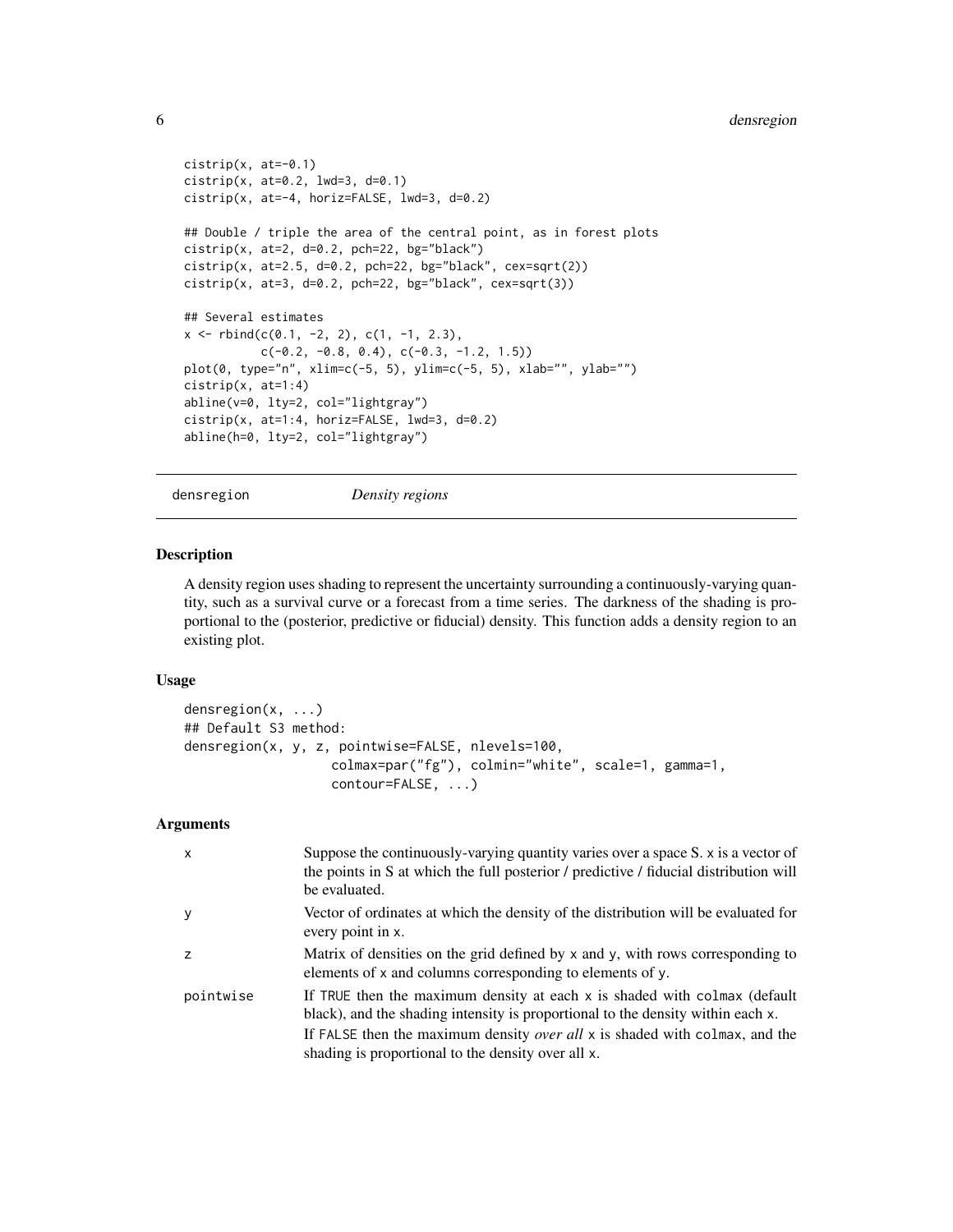### <span id="page-6-0"></span>densregion 7

| nlevels  | Number of distinct shades to use to illustrate the varying densities. The default<br>of 100 should result in a plot with smoothly-varying shading.                                                                                            |
|----------|-----------------------------------------------------------------------------------------------------------------------------------------------------------------------------------------------------------------------------------------------|
| colmax   | Colour to shade the maximum density, either as a built-in R colour name (one<br>of colors()) or an RGB hex value. Defaults to par( $\degree$ fg") which is normally<br>"black", or "#000000".                                                 |
| colmin   | Colour to shade the minimum density, likewise. Defaults to "white". If this is set<br>to "transparent", and the current graphics device supports transparency (see<br>rgb), then multiple regions drawn on the same plot will merge smoothly. |
| scale    | Proportion of colmax to shade the maximum density, for example scale=0.5<br>with colmax="black" for a mid-grey colour.                                                                                                                        |
| gamma    | Gamma correction to apply to the colour palette, see denstrip.                                                                                                                                                                                |
| contour  | If TRUE then contours are added to illustrate lines of constant density.                                                                                                                                                                      |
| $\cdots$ | Further arguments passed to or from other methods, such as the contour func-<br>tion for drawing contours.                                                                                                                                    |

#### Details

The plot is shaded by interpolating the value of the density between grid points, using the algorithm described by Cleveland (1993) as implemented in the [filled.contour](#page-0-0) function.

With lattice graphics, similar plots can be implemented using the [contourplot](#page-0-0) or [levelplot](#page-0-0) functions.

### Author(s)

Christopher Jackson <chris.jackson@mrc-bsu.cam.ac.uk>

#### References

Jackson, C. H. (2008) Displaying uncertainty with shading. *The American Statistician*, 62(4):340- 347.

Cleveland, W. S. (1993) *Visualizing Data*. Hobart Press, Summit, New Jersey.

#### See Also

[densregion.survfit](#page-9-1), [densregion.normal](#page-7-1), [denstrip](#page-10-1)

### Examples

## Predictive uncertainty around a hypothetical regression line

```
x \le -1:10nx \leftarrow length(x)est \leq seq(0, 1, length=nx)
lcl \leftarrow seq(-1, 0, length=nx)ucl \leftarrow seq(1, 2, length=nx)se <- (est - lcl)/qnorm(0.975)
```
y <- seq(-3, 3, length=100)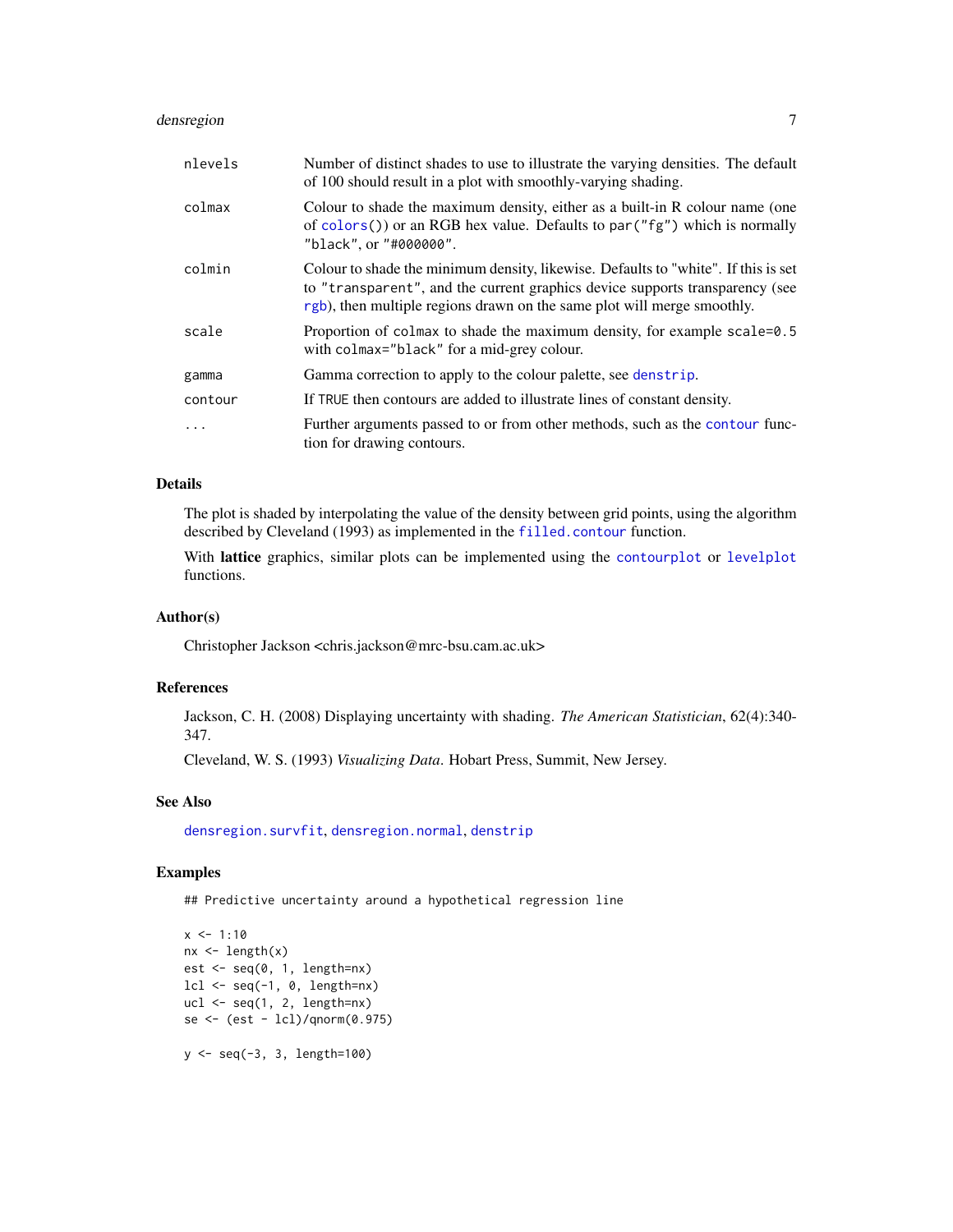```
z <- matrix(nrow=nx, ncol=length(y))
for(i in 1:nx)
  z[i, ] \leftarrow dnorm(y, est[i], sel[i])plot(x, type="n", ylim=c(-5.5, 2.5))
densregion(x, y, z, colmax="darkgreen")
lines(x, est)
lines(x, lcl, lty=2)
lines(x, ucl, lty=2)
box()
## On graphics devices that support transparency, specify
## colmin="transparent" to allow adjacent regions to overlap smoothly
densregion(x, y-1, z, colmax="magenta", colmin="transparent")
## or automatically choose the y points to evaluate the density
plot(x, type="n", ylim=c(-1.5, 2.5))
densregion.normal(x, est, se, ny=50, colmax="darkgreen")
lines(x, est)
lines(x, lcl, lty=2)
lines(x, ucl, lty=2)
```
<span id="page-7-1"></span>densregion.normal *Density regions based on normal distributions*

### Description

Adds a density region to an existing plot of a normally-distributed quantity with continuouslyvarying mean and standard deviation, such as a time series forecast. Automatically computes a reasonable set of ordinates to evaluate the density at, which span the whole forecast space.

### Usage

## S3 method for class 'normal' densregion(x, mean, sd, ny=20, ...)

| $\mathsf{x}$ | Suppose the continuously-varying quantity varies over a space $S$ . $x$ is a vector<br>of the points in S at which the posterior / predictive / fiducial distribution will be<br>evaluated.                                                             |
|--------------|---------------------------------------------------------------------------------------------------------------------------------------------------------------------------------------------------------------------------------------------------------|
| mean         | Vector of normal means at each point in x.                                                                                                                                                                                                              |
| sd           | Vector of standard deviations at each point in x.                                                                                                                                                                                                       |
| ny           | Minimum number of points to calculate the density at for each x. The density<br>is calculated for at least ny equally spaced normal quantiles for each point. The<br>density is actually calculated at the union over x of all such points, for each x. |
| $\ddotsc$    | Further arguments passed to densregion.                                                                                                                                                                                                                 |

<span id="page-7-0"></span>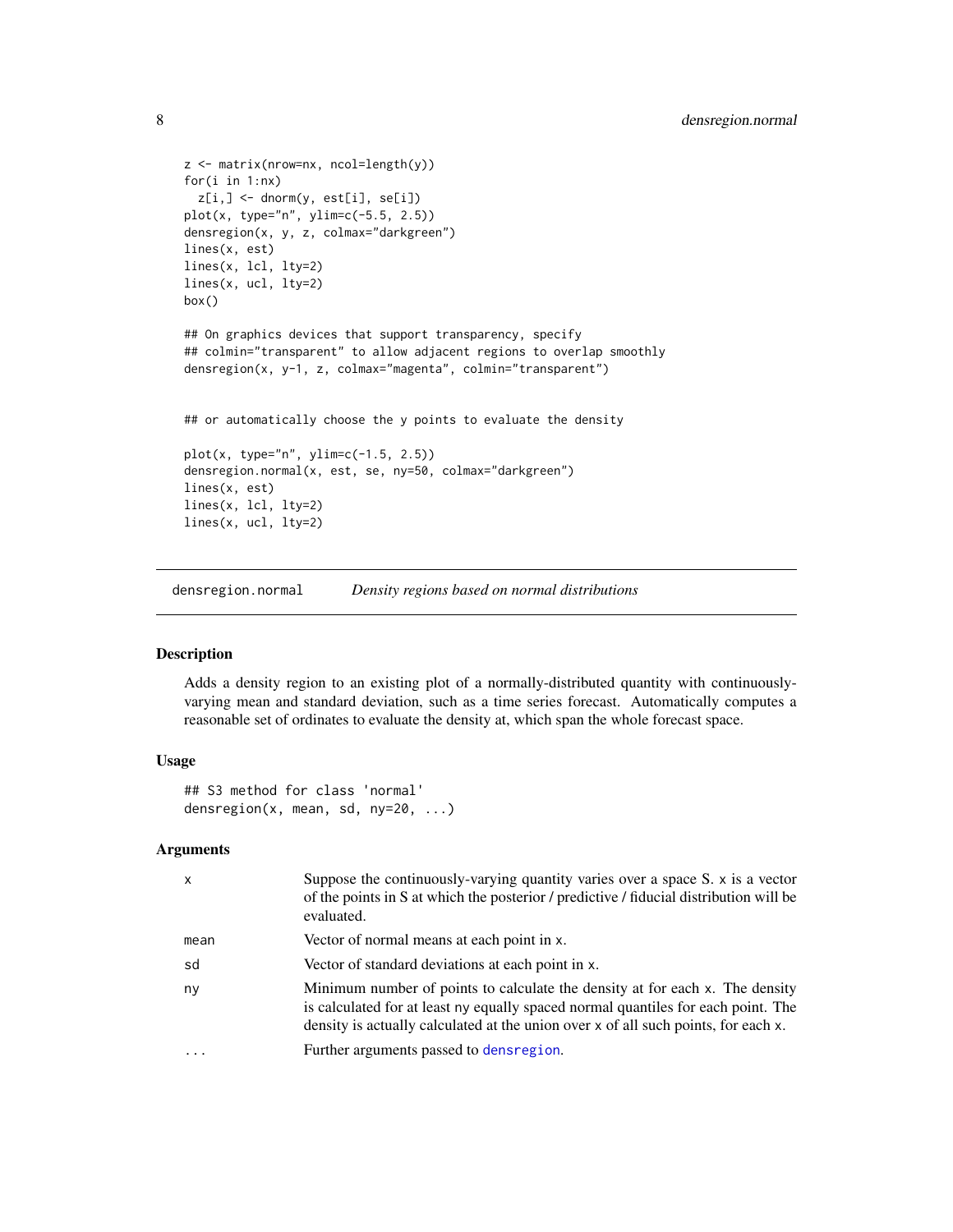### <span id="page-8-0"></span>Details

The plot is shaded by interpolating the value of the density between grid points, using the algorithm described by Cleveland (1993) as implemented in the [filled.contour](#page-0-0) function.

### Author(s)

Christopher Jackson <chris.jackson@mrc-bsu.cam.ac.uk>

#### References

Jackson, C. H. (2008) Displaying uncertainty with shading. *The American Statistician*, 62(4):340- 347.

Cleveland, W. S. (1993) *Visualizing Data*. Hobart Press, Summit, New Jersey.

### See Also

[densregion](#page-5-1), [densregion.survfit](#page-9-1), [denstrip](#page-10-1)

#### Examples

## Time series forecasting

```
(fit \leq arima(USAccDeaths, order = c(0,1,1),
             seasonal = list(order=c(0,1,1))))pred <- predict(fit, n.ahead = 36)
plot(USAccDeaths, xlim=c(1973, 1982), ylim=c(5000, 15000))
## Compute normal forecast densities automatically (slow)
## Not run:
densregion.normal(time(pred$pred), pred$pred, pred$se,
                  pointwise=TRUE, colmax="darkgreen")
lines(pred$pred, lty=2)
lines(pred$pred + qnorm(0.975)*pred$se, lty=3)
lines(pred$pred - qnorm(0.975)*pred$se, lty=3)
## End(Not run)
## Compute forecast densities by hand (more efficient)
nx <- length(pred$pred)
y <- seq(5000, 15000, by=100)
z <- matrix(nrow=nx, ncol=length(y))
for(i in 1:nx)
    z[i,] <- dnorm(y, pred$pred[i], pred$se[i])
plot(USAccDeaths, xlim=c(1973, 1982), ylim=c(5000, 15000))
densregion(time(pred$pred), y, z, colmax="darkgreen", pointwise=TRUE)
lines(pred$pred, lty=2)
lines(pred$pred + qnorm(0.975)*pred$se, lty=3)
lines(pred$pred - qnorm(0.975)*pred$se, lty=3)
```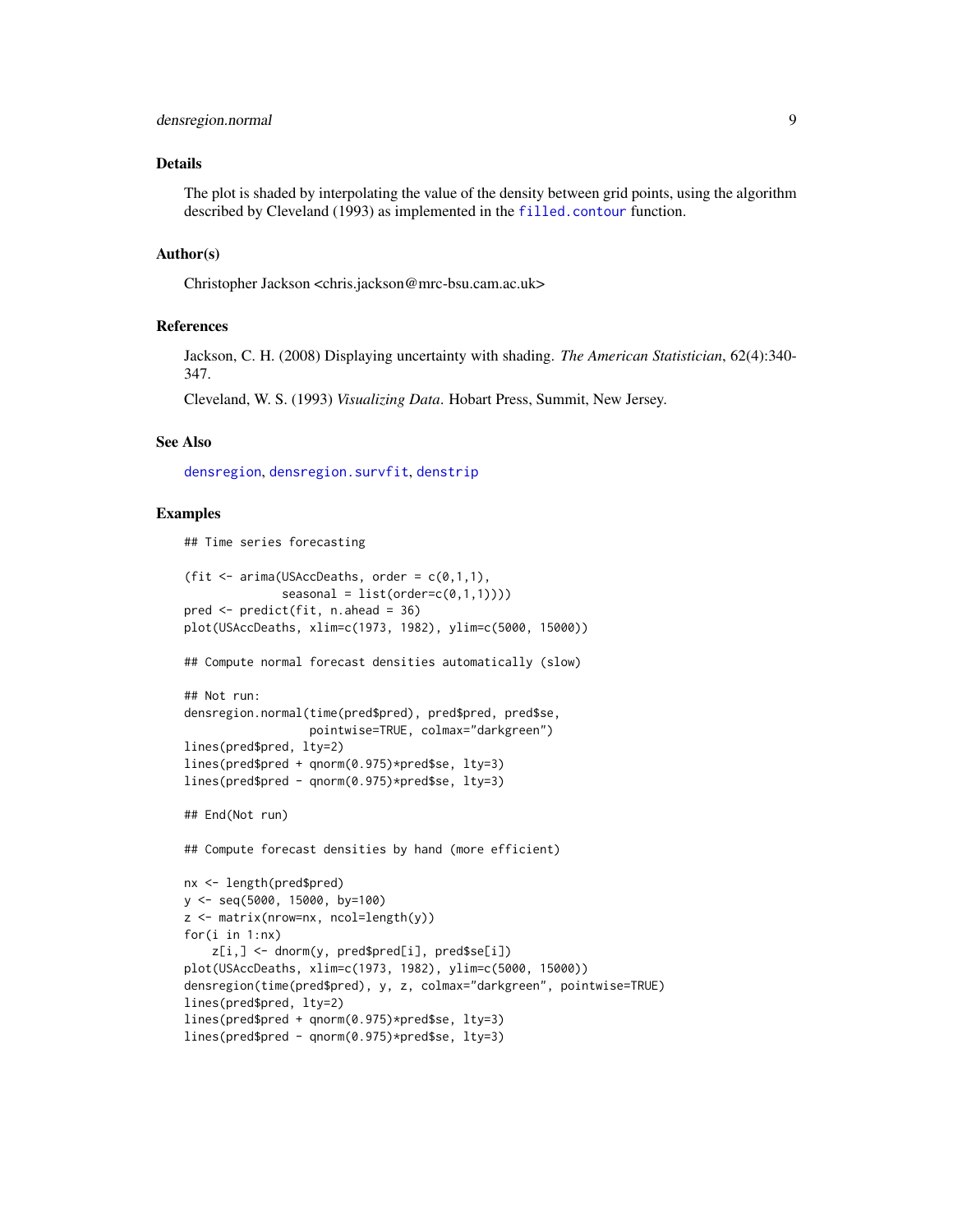<span id="page-9-0"></span>densregion(time(pred\$pred), y+2000, z, colmax="darkblue", pointwise=TRUE)

<span id="page-9-1"></span>densregion.survfit *Density regions for survival curves*

#### Description

Adds a density region to a survival plot. The shading of the region has darkness proportional to the fiducial density of the point. This distribution is assumed to be normal with standard deviation calculated using the lower confidence limit stored in the survival curve object.

#### Usage

```
## S3 method for class 'survfit'
densregion(x, ny=20, ...)
```
#### Arguments

| X       | Survival curve object, returned by survfit. Confidence intervals must have<br>been calculated, using conf. type.                                    |
|---------|-----------------------------------------------------------------------------------------------------------------------------------------------------|
| ny      | Minimum number of points to calculate the density at for each event time. The<br>default of 20 should be sufficient to obtain smooth-looking plots. |
| $\cdot$ | Further arguments passed to dens region. default.                                                                                                   |

### Details

The density is calculated at a grid of points, and interpolated using the method referred to in [densregion](#page-5-1).

#### Note

In general, this approach can only illustrate one survival curve per plot. Though if the graphics device supports transparency (e.g. PDF) multiple curves can be made to overlap smoothly - see the example below.

### Author(s)

Christopher Jackson <chris.jackson@mrc-bsu.cam.ac.uk>

### References

Jackson, C. H. (2008) Displaying uncertainty with shading. *The American Statistician*, 62(4):340- 347.

### See Also

[densregion](#page-5-1), [densregion.normal](#page-7-1), [denstrip](#page-10-1)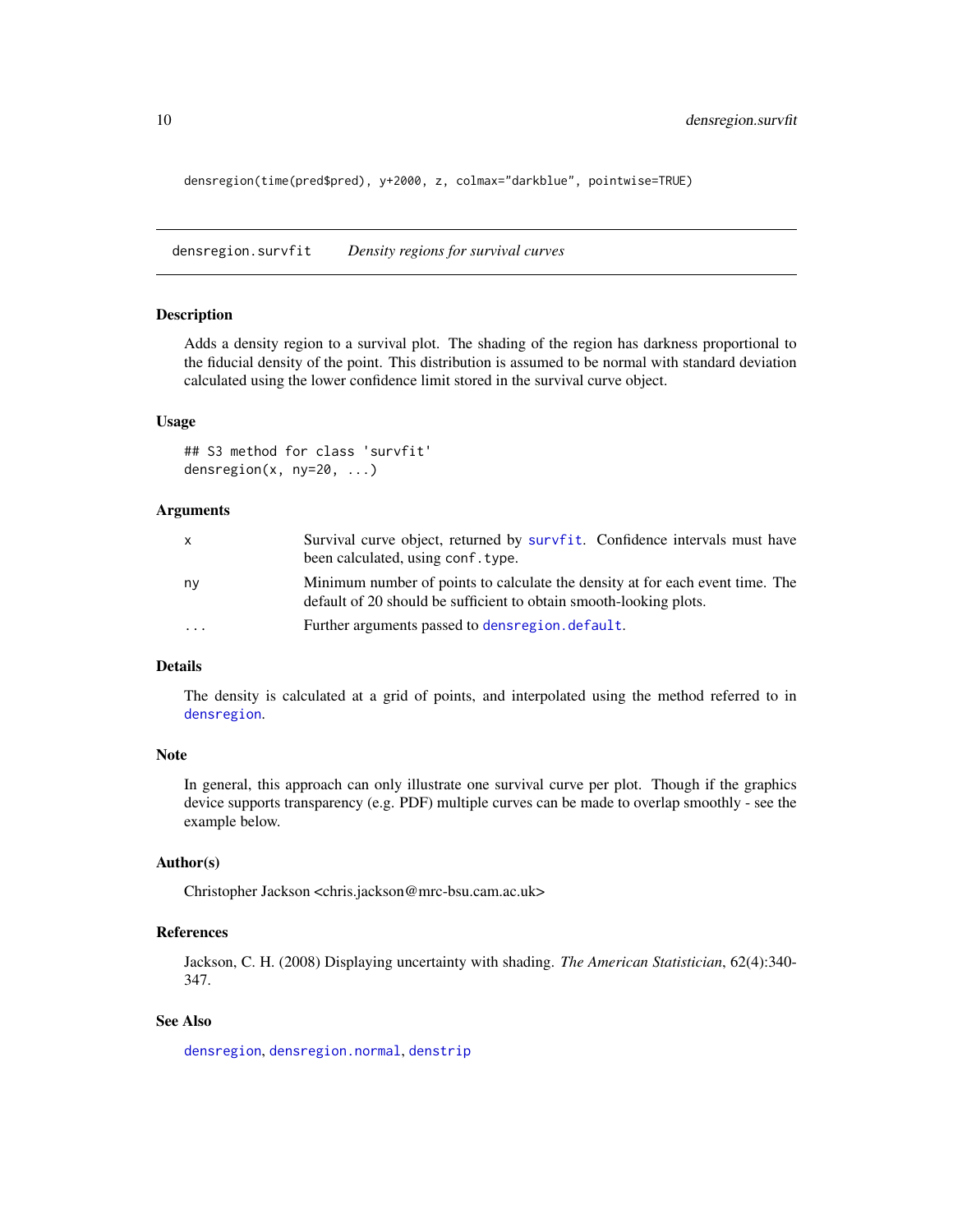#### <span id="page-10-0"></span>denstrip the state of the state of the state of the state of the state of the state of the state of the state of the state of the state of the state of the state of the state of the state of the state of the state of the s

### Examples

```
if (requireNamespace("survival", quietly=TRUE)){
library(survival)
fit <- survfit(Surv(time, status) ~ 1, data=aml, conf.type="log-log")
plot(fit, col=0)
densregion(fit)
lines(fit, lwd=3, conf.int=FALSE, lty=1)
lines(fit, lwd=3, conf.int=TRUE, lty=2)
## Wider CIs based on log survival
fit <- survfit(Surv(time, status) ~ 1, data=aml, conf.type="log")
plot(fit, col=0)
densregion(fit) # Big variation in maximum density
plot(fit, col=0)
densregion(fit, pointwise=TRUE, colmax="maroon4")
par(new=TRUE)
plot(fit)
## Narrower CIs based on untransformed survival.
## Normal assumption probably unrealistic
fit <- survfit(Surv(time, status) ~ 1, data=aml, conf.type="plain")
plot(fit, col=0)
densregion(fit, pointwise=TRUE, colmax="darkmagenta")
par(new=TRUE)
plot(fit)
## Multiple survival curves on same axes
## Should overlap smoothly on devices that allow transparency
fit2 <- survfit(Surv(time, status) \sim x, data=aml, conf.type="log-log")
fit2x1 <- survfit(Surv(time, status) ~ 1, data=aml,
                  conf.type="log-log", subset=(x=="Maintained"))
fit2x0 <- survfit(Surv(time, status) \sim 1, data=aml,
                  conf.type="log-log", subset=(x=="Nonmaintained"))
plot(fit2, lwd=3, xlab="Weeks", ylab="Survival", xlim=c(0, 60),
     lty=1:2, col=c("red", "blue"), conf.int=TRUE, mark.time=TRUE)
densregion(fit2x1, colmax="red", gamma=2)
densregion(fit2x0, colmax="blue", gamma=2)
}
```
<span id="page-10-1"></span>

denstrip *Density strips*

#### **Description**

The density strip illustrates a univariate distribution as a shaded rectangular strip, whose darkness at a point is proportional to the probability density. The strip is darkest at the maximum density and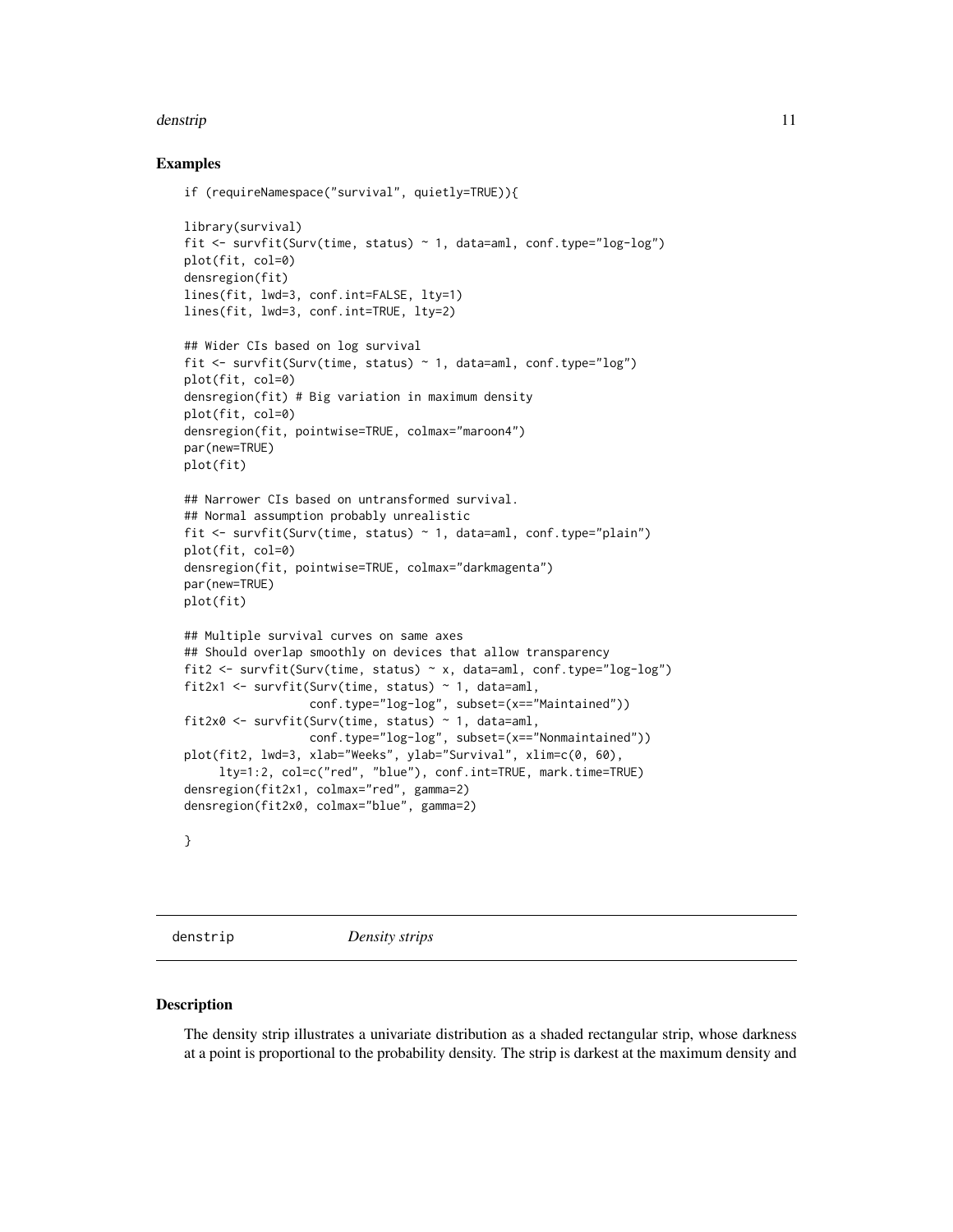<span id="page-11-0"></span>fades into the background at the minimum density. It may be used to generalise the common pointand-line drawing of a point and interval estimate, by representing the entire posterior or predictive distribution of the estimate. This function adds a density strip to an existing plot.

### Usage

```
denstrip(x, dens, at, width, horiz=TRUE, colmax, colmin="white",
         scale=1, gamma=1, ticks=NULL, tlen=1.5, twd, tcol, mticks=NULL,
        mlen=1.5, mwd, mcol, lattice=FALSE, ...)
panel.denstrip(...)
```

| X      | Either the vector of points at which the density is evaluated (if dens supplied),<br>or a sample from the distribution (if dens not supplied).                                                                                                                                                                                                           |
|--------|----------------------------------------------------------------------------------------------------------------------------------------------------------------------------------------------------------------------------------------------------------------------------------------------------------------------------------------------------------|
| dens   | Density at x. If dens is not supplied, the density of the sample x is estimated by<br>kernel density estimation, using $density(x, \ldots)$ .                                                                                                                                                                                                            |
| at     | Position of the centre of the strip on the y-axis (if horiz=TRUE) or the x-axis (if<br>horiz=FALSE).                                                                                                                                                                                                                                                     |
| width  | Thickness of the strip, that is, the length of its shorter dimension. Defaults to<br>1/30 of the axis range.                                                                                                                                                                                                                                             |
| horiz  | Draw the strip horizontally (TRUE) or vertically (FALSE).                                                                                                                                                                                                                                                                                                |
| colmax | Colour at the maximum density, either as a built-in R colour name (one of<br>colors()) or an RGB hex value. Defaults to par("fg") which is normally<br>"black", or "#000000". Or in lattice, defaults to trellis.par.get("add.line")\$col.                                                                                                               |
| colmin | Colour to shade the minimum density, likewise. Defaults to "white". If this is set<br>to "transparent", and the current graphics device supports transparency (see<br>rgb), then overlapping strips will merge smoothly.                                                                                                                                 |
| scale  | Proportion of colmax to shade the maximum density, for example scale=0.5<br>with colmax="black" for a mid-grey colour.                                                                                                                                                                                                                                   |
| gamma  | Gamma correction to apply to the colour palette. The default of 1 should give an<br>approximate perception of darkness proportional to density, but this may need<br>to be adjusted for different displays. Values of gamma greater than 1 produce<br>colours weighted towards the lighter end, and values of between 0 and 1 produce<br>darker colours. |
| ticks  | Vector of x-positions on the strip to draw tick marks, or NULL for no ticks.                                                                                                                                                                                                                                                                             |
| tlen   | Length of these tick marks relative to the strip width.                                                                                                                                                                                                                                                                                                  |
| twd    | Line thickness of these marks (defaults to par ("lwd"), or in lattice, to                                                                                                                                                                                                                                                                                |
|        | trellis.par.get("add.line")\$lwd*2.).                                                                                                                                                                                                                                                                                                                    |
| tcol   | Colour of the tick marks. Defaults to colmax.                                                                                                                                                                                                                                                                                                            |
| mticks | x-position to draw a thicker tick mark or tick marks (for example, at the mean<br>or median).                                                                                                                                                                                                                                                            |
| mlen   | Length of this mark relative to the strip width.                                                                                                                                                                                                                                                                                                         |
| mwd    | Line thickness of this mark (defaults to par $("lwd") * 2$ , or in lattice, to trellis.par.get $("add.line")$ \$                                                                                                                                                                                                                                         |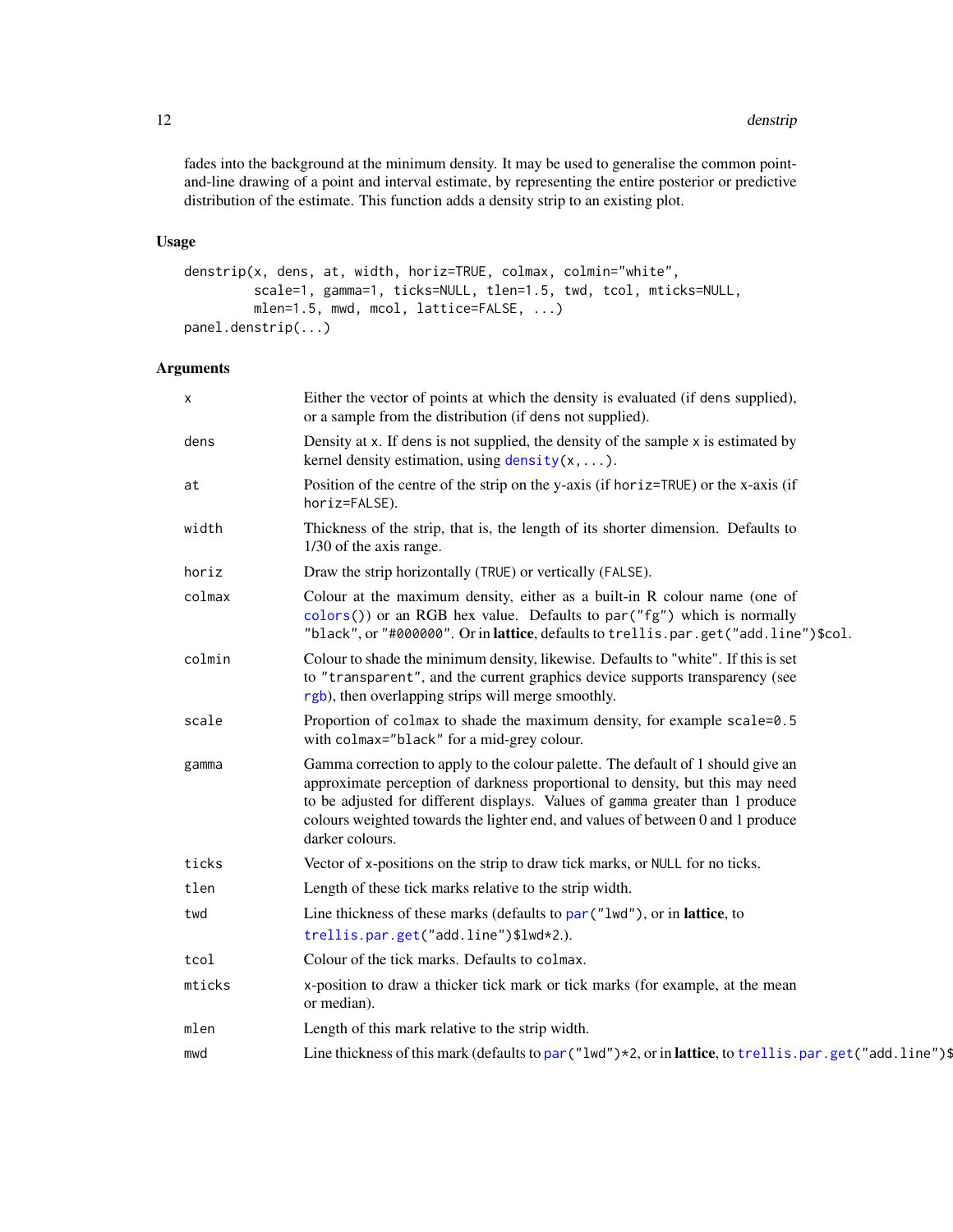#### <span id="page-12-0"></span>denstrip and the contract of the contract of the contract of the contract of the contract of the contract of the contract of the contract of the contract of the contract of the contract of the contract of the contract of t

| mcol     | Colour of this mark. Defaults to colmax.                                                                                                                |
|----------|---------------------------------------------------------------------------------------------------------------------------------------------------------|
| lattice  | Set this to TRUE to make denstrip a <b>lattice</b> panel function instead of a base<br>graphics function.                                               |
|          | $panel.denstrip(x,)$ is equivalent to denstrip(x, lattice=TRUE, ).                                                                                      |
| $\cdots$ | Additional arguments supplied to density $(x, \ldots)$ , if the density is being esti-<br>mated. For example, bw to change the bandwidth of the kernel. |

### In other software

In OpenBUGS (<http://www.openbugs.net>) density strips are available via the Inference/Compare menu.

See this blog post: <http://blogs.sas.com/content/graphicallyspeaking/2012/11/03/density-strip-plot/>, for density strips in SAS.

### Author(s)

Christopher Jackson <chris.jackson@mrc-bsu.cam.ac.uk>

#### References

Jackson, C. H. (2008) Displaying uncertainty with shading. *The American Statistician*, 62(4):340- 347.

### See Also

[denstrip.legend](#page-14-1), [densregion](#page-5-1).

### Examples

## Illustrate a known standard normal distribution ## Various settings to change the look of the plot

```
x <- seq(-4, 4, length=10000)
dens \leq dnorm(x)plot(x, xlim=c(-5, 5), ylim=c(-5, 5), xlab="x", ylab="x", type="n")
denstrip(x, dens, at=0) # default width
denstrip(x, dens, width=0.5, at=0)
denstrip(x, dens, at=-4, ticks=c(-2, 0, 2))
denstrip(x, dens, at=-3, ticks=c(-2, 2), mticks=0)
denstrip(x, dens, at=-2, ticks=c(-2, 2), mticks=0, mlen=3,
        mwd=4, colmax="#55AABB")
denstrip(x, dens, at=1, ticks=c(-2, 2), tlen=3, twd=3)
denstrip(x, dens, at=-4, ticks=c(-2, 2), mticks=0, colmax="darkgreen",
        horiz=FALSE)
x < - rnorm(1000) # Estimate the density
denstrip(x, width=0.2, at=-3, ticks=c(-2, 2), mticks=0, colmax="darkgreen",
        horiz=FALSE)
denstrip(x, at=2, width=0.5, gamma=2.2)
denstrip(x, at=3, width=0.5, gamma=1/2.2)
```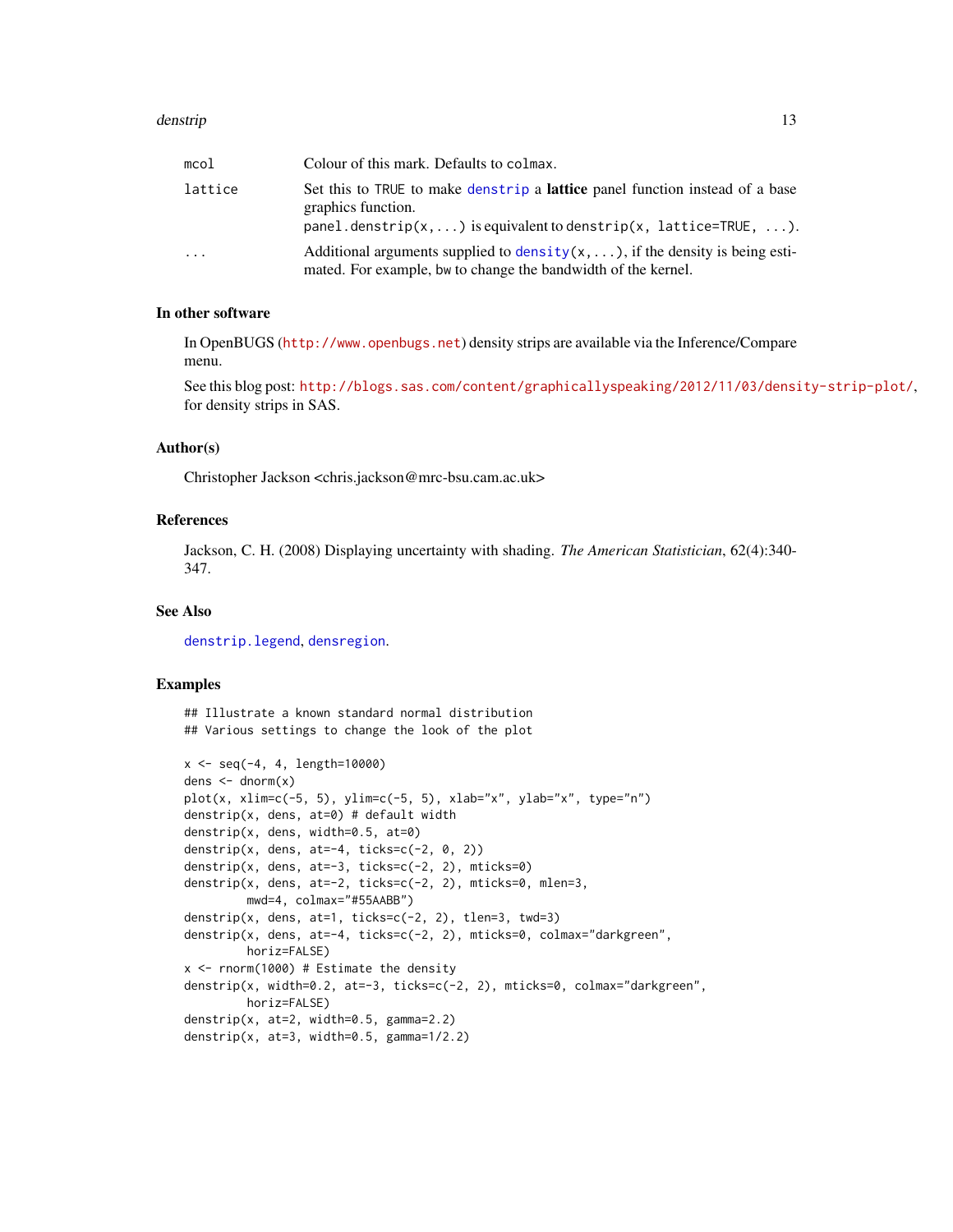```
14 denstrip
```

```
### Specifying colour of minimum density
par(bg="lightyellow")
plot(x, xlim=c(-5, 5), ylim=c(-5, 5), xlabel''x", ylabel''x", type="n")x \le - seq(-4, 4, length=10000)
dens \leftarrow dnorm(x)## Equivalent ways of drawing same distribution
denstrip(x, dens, at=-1, ticks=c(-2, 2), mticks=0, colmax="darkmagenta")
denstrip(x, dens, at=-2, ticks=c(-2, 2), mticks=0, colmax="darkmagenta",
         colmin="lightyellow")
## ...though the next only works if graphics device supports transparency
denstrip(x, dens, at=-3, ticks=c(-2, 2), mticks=0, colmax="darkmagenta",
         colmin="transparent")
denstrip(x, dens, at=-4, ticks=c(-2, 2), mticks=0, colmax="#8B008B", colmin="white")
## Alternative to density regions (\link{densregion.survfit}) for
## survival curves - a series of vertical density strips with no
## interpolation
if (requireNamespace("survival", quietly=TRUE)){
library(survival)
fit <- survfit(Surv(time, status) ~ 1, data=aml, conf.type="log-log")
plot(fit, col=0)
lse <- (log(-log(fit$surv)) - log(-log(fit$upper)))/qnorm(0.975)
n <- length(fit$time)
lstrip <- fit$time - (fit$time-c(0,fit$time[1:(n-1)])) / 2
rstrip <- fit$time + (c(fit$time[2:n], fit$time[n])-fit$time) / 2
for (i in 1:n) {
   y <- exp(-exp(qnorm(seq(0,1,length=1000)[-c(1,1000)],
                        log(-log(fit$surv))[i], lse[i])))
    z <- dnorm(log(-log(y)), log(-log(fit$surv))[i], lse[i])
    denstrip(y, z, at=(lstrip[i]+rstrip[i])/2,
                 width=rstrip[i]-lstrip[i],
                 horiz=FALSE, colmax="darkred")
}
par(new=TRUE)
plot(fit, lwd=2)
}
## Use for lattice graphics (first example from help(xyplot))
library(lattice)
Depth <- equal.count(quakes$depth, number=8, overlap=.1)
xyplot(lat ~ long | Depth, data = quakes,
       panel = function(x, y) { }panel.xyplot(x, y)
           panel.denstrip(x, horiz=TRUE, at=-10, ticks=mean(x))
           panel.denstrip(y, horiz=FALSE, at=165, ticks=mean(y))
       }
       \mathcal{L}
```
## Lattice example data: heights of singing voice types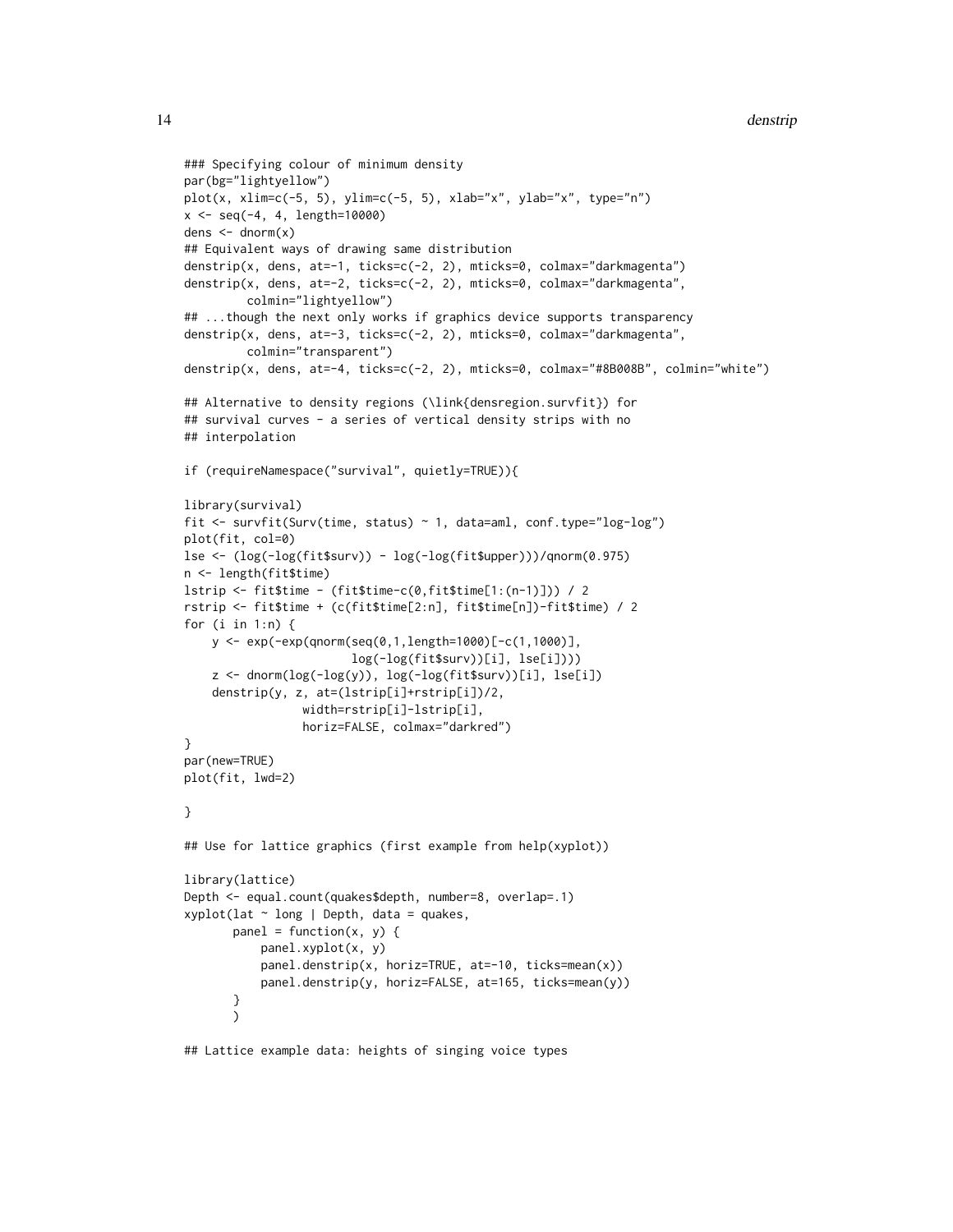### <span id="page-14-0"></span>denstrip.legend 15

```
bwplot(voice.part ~ height, data=singer, xlab="Height (inches)",
      panel=panel.violin, xlim=c(50,80))
bwplot(voice.part ~ height, data=singer, xlab="Height (inches)",
      panel = function(x, y) { }xlist <- split(x, factor(y))
           for (i in seq(along=xlist))
              panel.denstrip(x=xlist[[i]], at=i)
      },
      xlim=c(50,80)
      )
```
<span id="page-14-1"></span>denstrip.legend *Add a legend to a density strip or shaded region*

#### Description

Add a legend to an existing plot with a density strip or shaded region, indicating the mapping of colours to densities.

### Usage

```
denstrip.legend(x, y, width, len, colmax, colmin="white", gamma=1,
               horiz=FALSE, max=1, nticks = 5, ticks, value.adj = 0,
               cex, main = "Density", lattice=FALSE)
panel.denstrip.legend(...)
```

| X      | Central x position of the legend.                                                                                                                                                                                        |
|--------|--------------------------------------------------------------------------------------------------------------------------------------------------------------------------------------------------------------------------|
| y      | Central y position of the legend.                                                                                                                                                                                        |
| width  | Width of the legend strip, that is, the length of its shorter dimension. Defaults to<br>1/30 of the axis range.                                                                                                          |
| len    | Length of the legend strip, that is, the length of its longer dimension. Defaults<br>to 1/4 of the axis range.                                                                                                           |
| colmax | Colour at the maximum density, either as a built-in R colour name (one of<br>$colors()$ or an RGB hex value. Defaults to par $("fg")$ or its lattice equiv-<br>alent, which is "black" by default.                       |
| colmin | Colour to shade the minimum density, likewise. Defaults to "white". If this is set<br>to "transparent", and the current graphics device supports transparency (see<br>rgb), then overlapping strips will merge smoothly. |
| gamma  | Gamma correction to apply to the colour palette, see denstrip.                                                                                                                                                           |
| horiz  | Legend strip drawn vertically (FALSE) or horizontally (TRUE).                                                                                                                                                            |
| max    | Maximum density on the legend, which is represented by colmax. With the<br>default of 1, the legend indicates the mapping of colours to proportions of the<br>maximum density.                                           |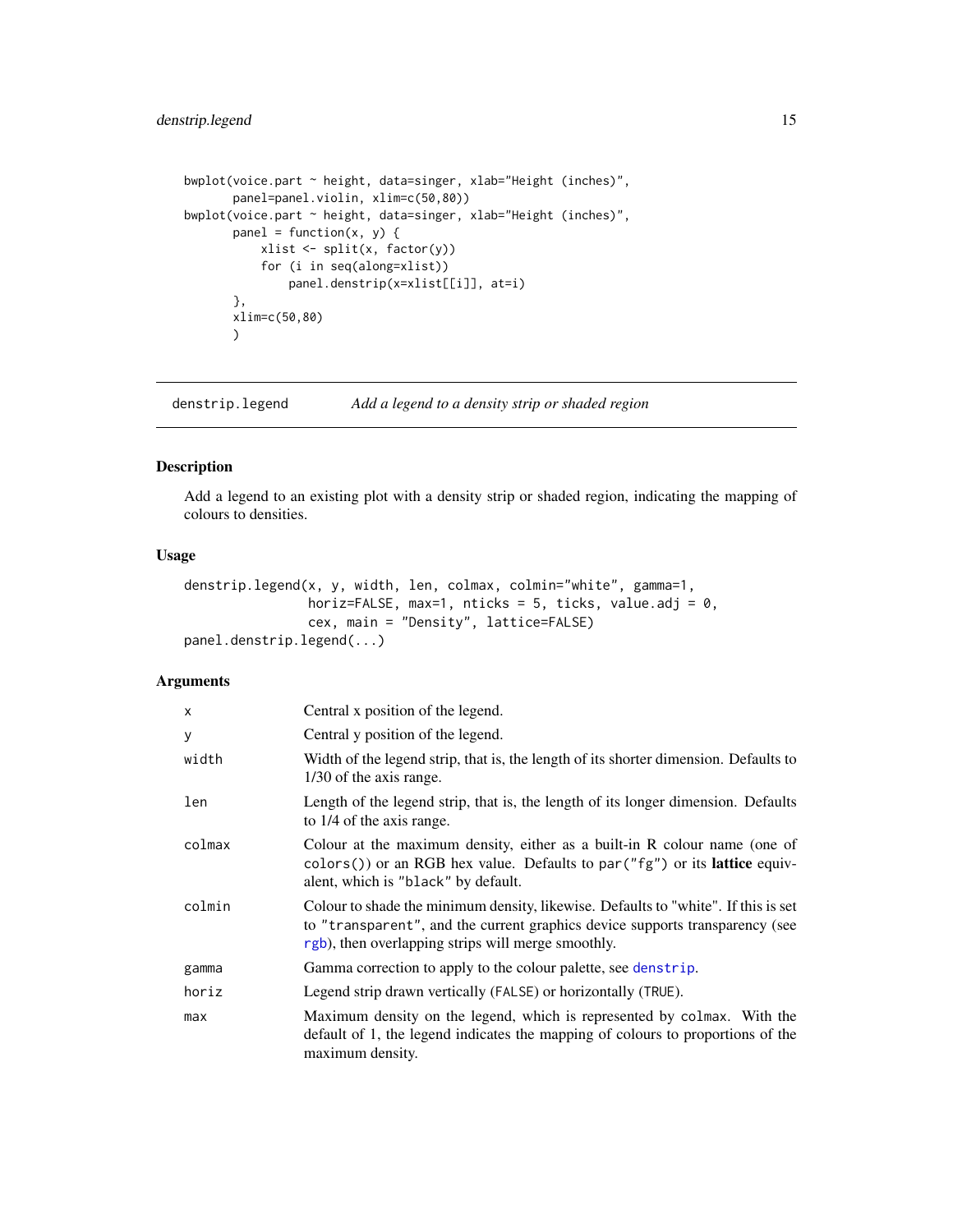<span id="page-15-0"></span>

| nticks     | Number of tick marks on the axis adjacent to the legend, if ticks not supplied.                                                                                                                                                 |
|------------|---------------------------------------------------------------------------------------------------------------------------------------------------------------------------------------------------------------------------------|
| ticks      | Positions of numbered ticks on the axis adjacent to the legend. Defaults to<br>nticks equally spaced ticks between 0 and the maximum density.                                                                                   |
| value.adj  | Extra adjustment for the axis labels to the right (if hor iz=FALSE) or downwards<br>$(if horiz=TRUE)$ .                                                                                                                         |
| cex        | Text expansion. Defaults to par ("cex") $*$ 0.75 or trellis.par.get ("axis.text") \$cex $*$ 0.75.                                                                                                                               |
| main       | Text to place above the legend.                                                                                                                                                                                                 |
| lattice    | Set this to TRUE to make denstrip. Legend a <b>lattice</b> panel function instead of a<br>base graphics function.<br>panel.denstrip.legend $(x, \ldots)$ is equivalent to denstrip.legend $(x, \text{ lattice=TRUE}, \ldots)$ . |
| $\ddots$ . | Other arguments passed to panel.denstrip.legend.                                                                                                                                                                                |
|            |                                                                                                                                                                                                                                 |

### Author(s)

Christopher Jackson <chris.jackson@mrc-bsu.cam.ac.uk>

### See Also

[denstrip](#page-10-1), [densregion](#page-5-1)

### Examples

}

```
if (requireNamespace("survival", quietly=TRUE)){
```

```
library(survival)
fit <- survfit(Surv(time, status) ~ 1, data=aml, conf.type="log-log")
plot(fit, col=0)
densregion(fit)
denstrip.legend(100, 0.8)
```
### TODO if max not supplied - ticks are not meaningful. ### In help example, find actual max dens used for densregion

```
denstrip.legend(120, 0.8, width=3, len=0.4, value.adj=5)
denstrip.legend(40, 0.9, horiz=TRUE)
denstrip.legend(60, 0.7, horiz=TRUE, width=0.02, len=50, value.adj=0.04)
```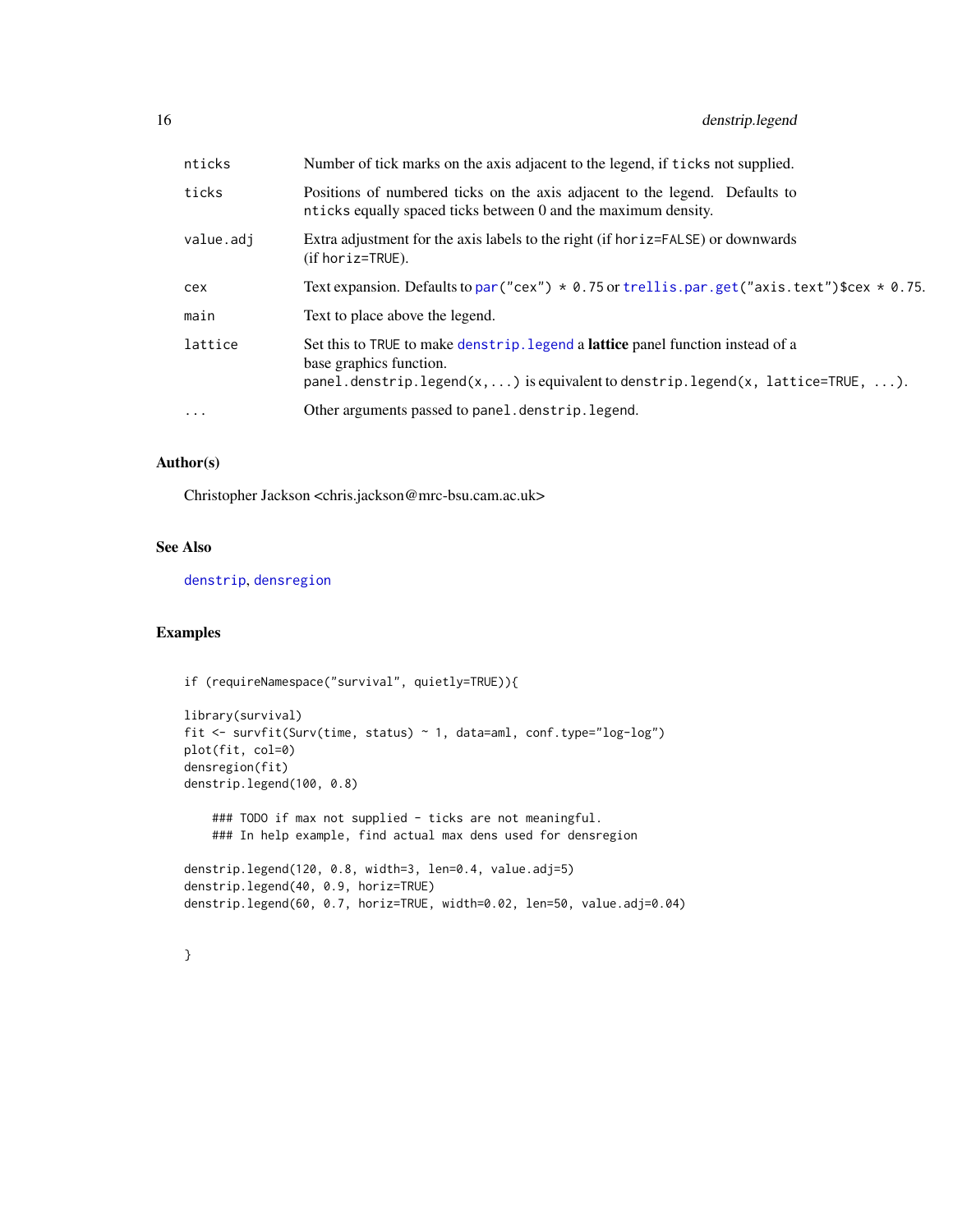<span id="page-16-1"></span><span id="page-16-0"></span>

Draws a density strip for a normal or log-normal distribution with the given mean and standard deviation, based on computing the density at a large set of equally-spaced quantiles.

### Usage

```
denstrip.normal(mean, sd, log=FALSE, nx=1000, ...)
panel.denstrip.normal(...)
```
### Arguments

| mean       | Mean of the normal distribution.                                                                                                                                                                                                                                |
|------------|-----------------------------------------------------------------------------------------------------------------------------------------------------------------------------------------------------------------------------------------------------------------|
| sd         | Standard deviation of the normal distribution.                                                                                                                                                                                                                  |
| log        | If TRUE then the strip for a log-normal distribution, with mean and SD on the log<br>scale mean and sd, respectively, is plotted. This may be useful for illustrating<br>hazard ratios or odds ratios.                                                          |
| nx         | Number of points to evaluate the density at.                                                                                                                                                                                                                    |
| $\ddots$ . | Further arguments passed to denstrip, for example, at to position the strip on<br>the y-axis, or lattice=TRUE to use as a lattice panel function.<br>panel.denstrip.normal $(x, \ldots)$ is equivalent to denstrip.normal $(x, \text{ lattice=TRUE}, \ldots)$ . |

### Author(s)

Christopher Jackson <chris.jackson@mrc-bsu.cam.ac.uk>

### See Also

[denstrip](#page-10-1)

```
x \le - seq(-4, 4, length=10000)
dens \leq dnorm(x)plot(x, xlim=c(-5, 5), ylim=c(-1, 2), xlab="x", ylab="", type="n", axes=FALSE)
axis(1)
denstrip(x, dens, at=0, width=0.3)
denstrip.normal(0, 1, at=1, width=0.3)
### log-normal distribution
sdlog <-0.5x <- rlnorm(10000, 0, sdlog)
plot(x, xlim=c(0, 5), ylim=c(-2, 4), xlab="x", , ylab="", type="n",
     axes=FALSE)
```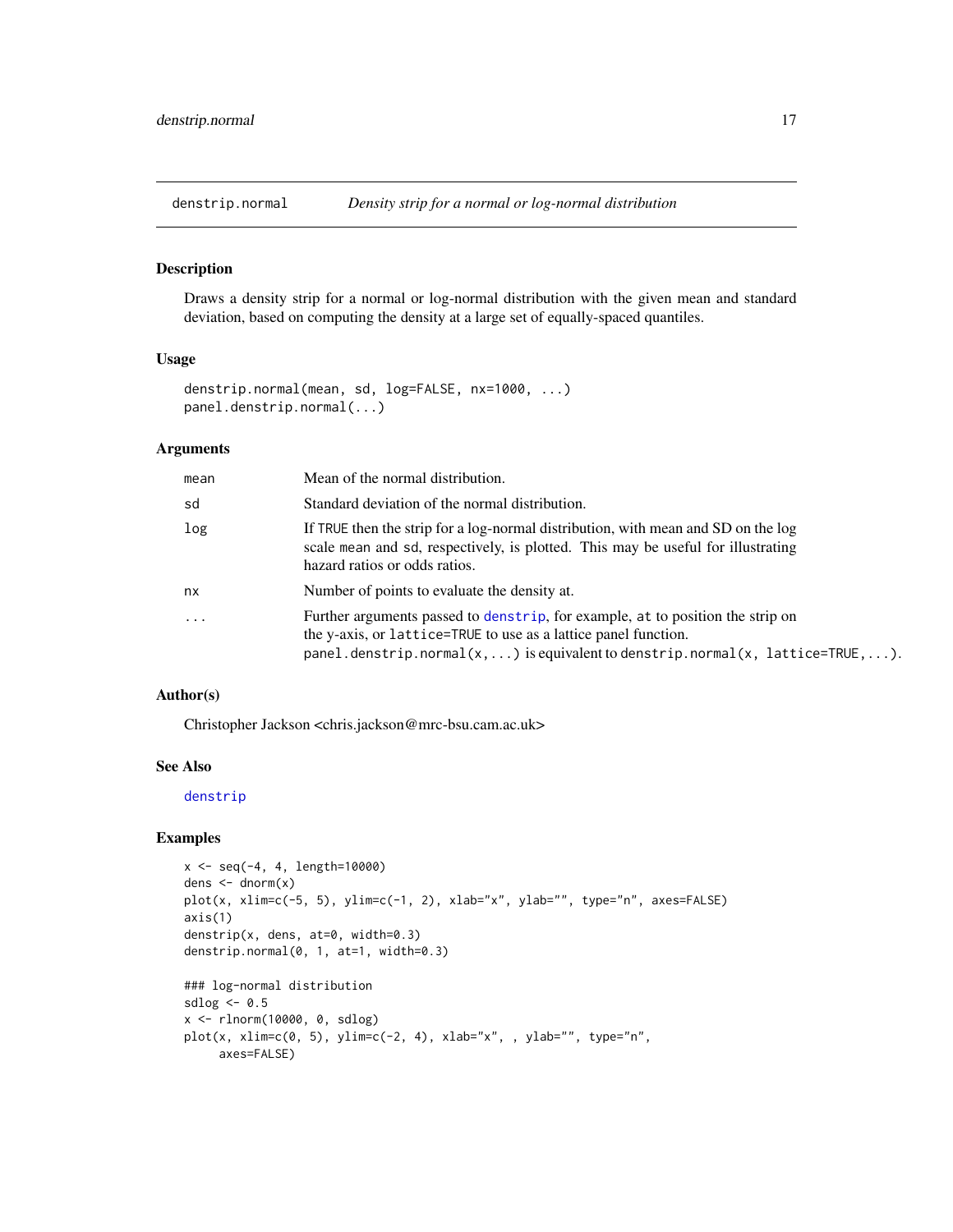```
axis(1)
abline(v=1, lty=2, col="lightgray")
denstrip(x, at=0, ticks=exp(-sdlog^2), width=0.4) # tick at theoretical maximum density
denstrip(x, at=1, bw=0.1, ticks=exp(-sdlog^2), width=0.4)
denstrip.normal(0, sdlog, log=TRUE, at=3, nx=1000,
                ticks=exp(-sdlog^2), width=0.4)
```
<span id="page-17-1"></span>sectioned.density *Sectioned density plots*

### Description

Sectioned density plots (Cohen and Cohen, 2006) use shading and occlusion to give a compact illustration of a distribution, such as the empirical distribution of data.

### Usage

```
sectioned.density(x, dens, at, width, offset, ny,
                  method=c("kernel","frequency"), nx, horiz=TRUE,
                  up.left = TRUE, colmax, colmin="white", gamma=1,
                  lattice=FALSE, ...)
panel.sectioned.density(...)
```

| $\times$ | Either the vector of points at which the density is evaluated (if dens supplied),<br>or a sample from the distribution (if dens not supplied).                                                                                                                                                                                                                 |
|----------|----------------------------------------------------------------------------------------------------------------------------------------------------------------------------------------------------------------------------------------------------------------------------------------------------------------------------------------------------------------|
| dens     | Density at points. If dens is not supplied, the density of the distribution under-<br>lying x is estimated using the method specified in method.                                                                                                                                                                                                               |
| at       | Position of the bottom of the plot on the y-axis (if horiz=TRUE) or position of<br>the right of the plot on the x-axis (if horiz=FALSE) (required).                                                                                                                                                                                                            |
| ny       | Number of fixed-width intervals for categorising the density.                                                                                                                                                                                                                                                                                                  |
| width    | Width of individual rectangles in the plot. Defaults to the range of the axis<br>divided by 20.                                                                                                                                                                                                                                                                |
| offset   | Offset for adjacent rectangles. Defaults to width/3.                                                                                                                                                                                                                                                                                                           |
| method   | Method of estimating the density of x, when dens is not supplied.<br>If "kernel" (the default) then kernel density estimation is used, via density $(x, \ldots)$ .<br>If "frequency" then the density is estimated as the relative frequency in a series<br>of bins, as in Cohen and Cohen (2006). This method is controlled by the number<br>of data bins nx. |
| nx       | Number of data bins for the "frequency" density estimation method. The de-<br>fault uses Sturges' formula (see nclass. Sturges, hist).                                                                                                                                                                                                                         |
| horiz    | If horiz=TRUE, then the plot is horizontal and points upwards. If horiz=FALSE<br>then the plot is vertical and points leftwards, as the illustrations in Cohen and<br>Cohen (2006).                                                                                                                                                                            |

<span id="page-17-0"></span>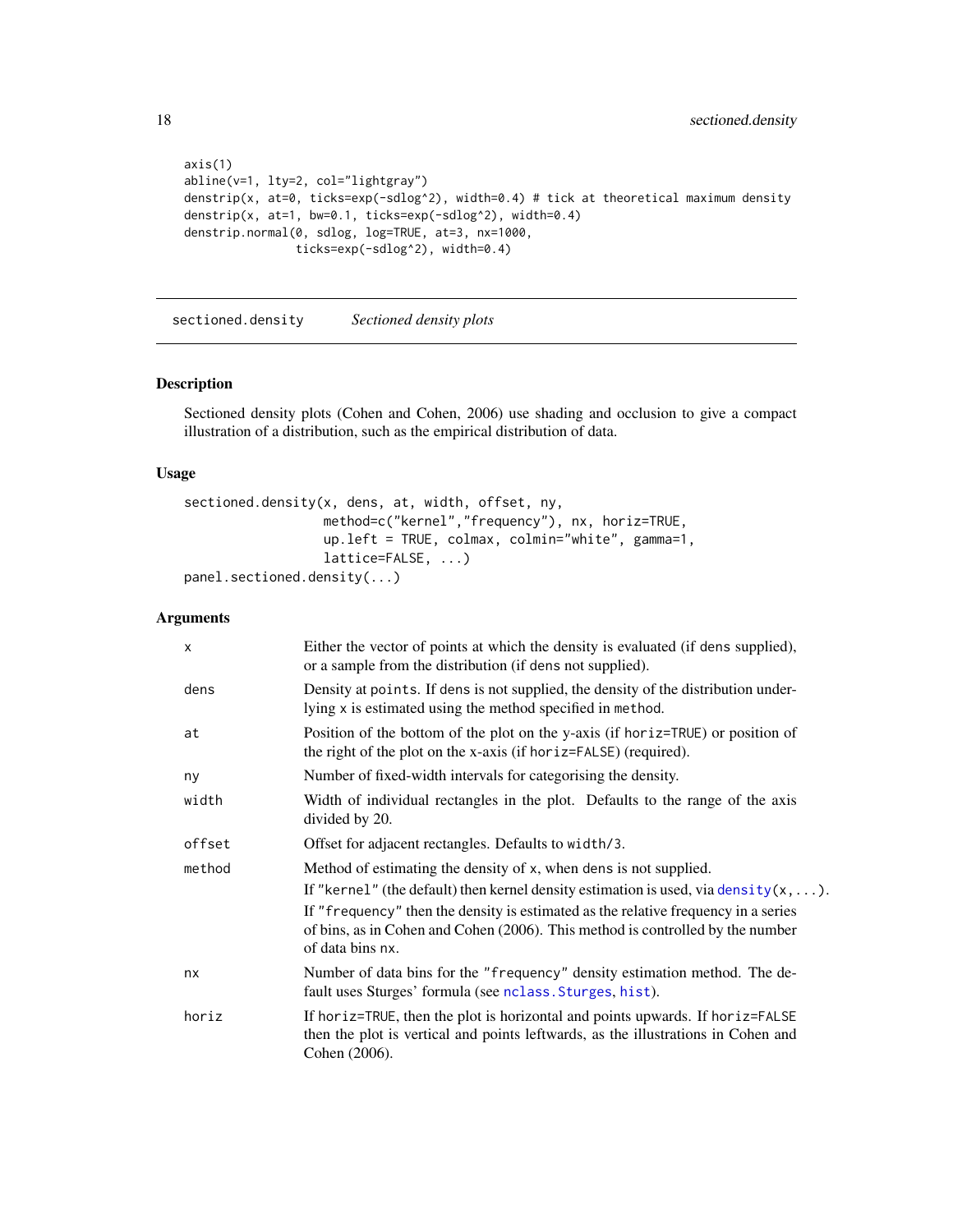<span id="page-18-0"></span>

| up.left  | If changed to FALSE, then horizontal plots point downwards and vertical plots<br>point rightwards.                                                                                                  |
|----------|-----------------------------------------------------------------------------------------------------------------------------------------------------------------------------------------------------|
| colmax   | Darkest colour, either as a built-in R colour name (one of colors()) or an RGB<br>hex value. Defaults to par ("fg") or its lattice equivalent, which is normally<br>"black", or "#000000".          |
| colmin   | Lightest colour, either as a built-in R colour name (one of colors $()$ ) or an RGB<br>hex value. Defaults to white.                                                                                |
| gamma    | Gamma correction to apply to the colour palette, see denstrip.                                                                                                                                      |
| lattice  | Set this to TRUE to make sectioned. density a lattice panel function instead<br>of a base graphics function.<br>panel.sectioned.density(x, ) is equivalent to sectioned.density(x, lattice=TRUE, ). |
| $\cdots$ | Additional arguments supplied to density( $x, \ldots$ ), if method="kernel".                                                                                                                        |

### Author(s)

Christopher Jackson <chris.jackson@mrc-bsu.cam.ac.uk> (R implementation)

#### References

Cohen, D. J. and Cohen, J. The sectioned density plot. *The American Statistician* (2006) 60(2):167– 174

### Examples

```
## Fisher's iris data
## Various settings to change the look of the plot
hist(iris$Sepal.Length, nclass=20, col="lightgray")
sectioned.density(iris$Sepal.Length, at=0.2)
sectioned.density(iris$Sepal.Length, at=5)
sectioned.density(iris$Sepal.Length, at=10, width=0.5)
hist(iris$Sepal.Length, nclass=20, col="lightgray")
sectioned.density(iris$Sepal.Length, at=7, width=0.5,
                  offset=0.1, colmax="darkmagenta")
sectioned.density(iris$Sepal.Length, at=9, width=0.5,
                  offset=0.1, ny=15, colmin="lemonchiffon")
## frequency method less smooth than kernel density
sectioned.density(iris$Sepal.Length, at=12, width=0.5, offset=0.1,
                  method="frequency")
sectioned.density(iris$Sepal.Length, at=13.5, width=0.5, offset=0.1,
                  method="frequency", nx=20)
## Illustrate a known distribution
x \leq -\text{seq}(-4, 4, \text{length}=1000)dens \leftarrow dnorm(x)plot(x, xlim=c(-5, 5), ylim=c(-5, 5), xlab="x", ylab="x", type="n")
sectioned.density(x, dens, ny=8, at=0, width=0.3)
```

```
sectioned.density(x, dens, at=-3, horiz=FALSE)
sectioned.density(x, dens, at=4, width=0.3, horiz=FALSE)
```
sectioned.density(x, dens, ny=16, at=2, width=0.1)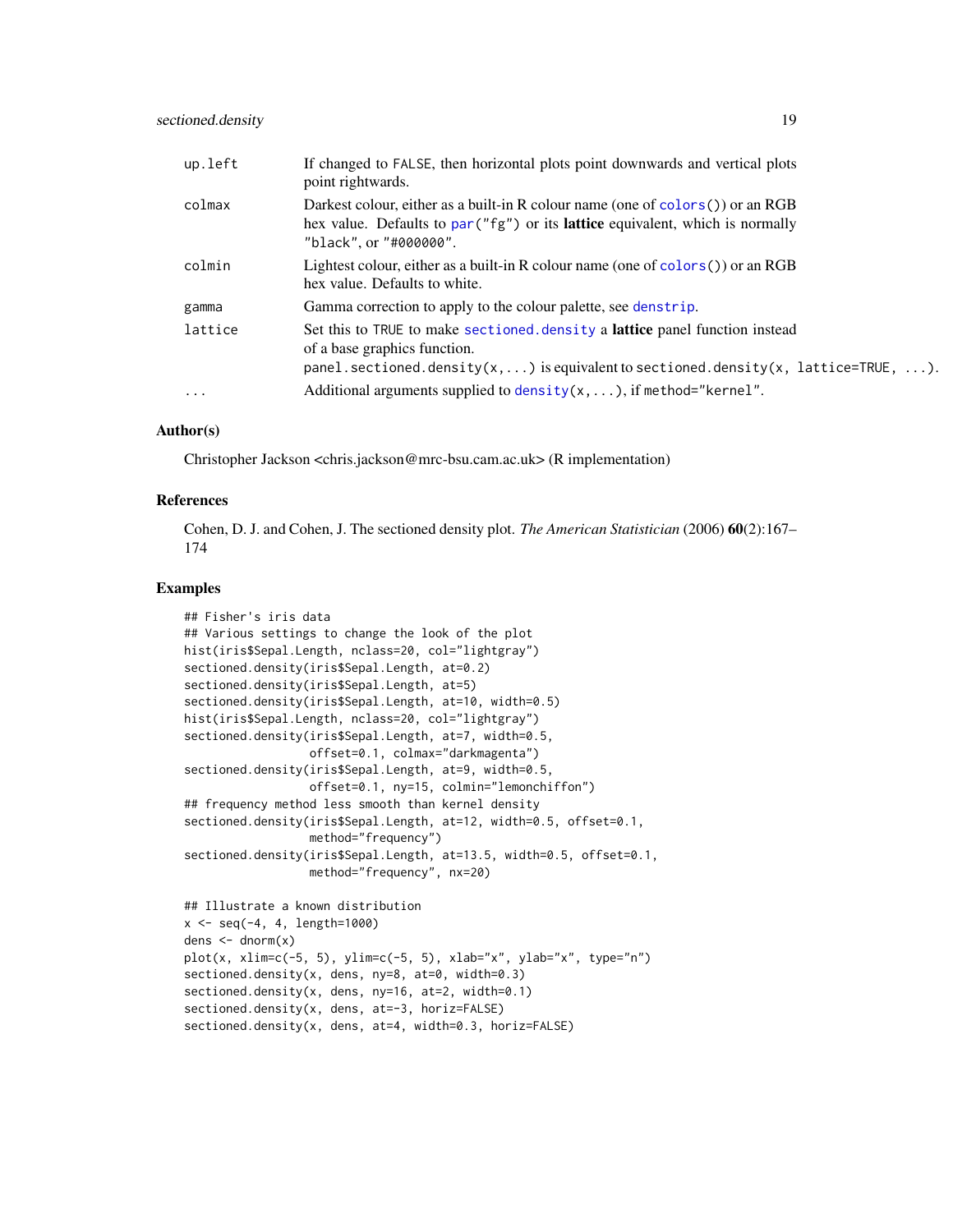<span id="page-19-0"></span>

Get all sequences of contiguous values in a vector of integers.

### Usage

```
seqToIntervals(x)
```
#### Arguments

x A vector of integers, for example, representing indices. x is coerced to integer, sorted, and unique values extracted, if necessary, before finding the contiguous sequences.

### Value

A matrix with one row for each sequence, and two columns containing the start and the end of the sequence, respectively.

#### Author(s)

Chris Jackson <chris.jackson@mrc-bsu.cam.ac.uk>. Thanks to Tobias Verbeke for the suggestion.

### See Also

[sectioned.density](#page-17-1)

```
seqToIntervals(1:10) # [1 10]
seqToIntervals(c(1:10, 15:18, 20)) # [1 10; 15 18; 20 20]
# vectorised, so efficient for large vectors x
seqToIntervals(sample(1:1000000, size=999990))
```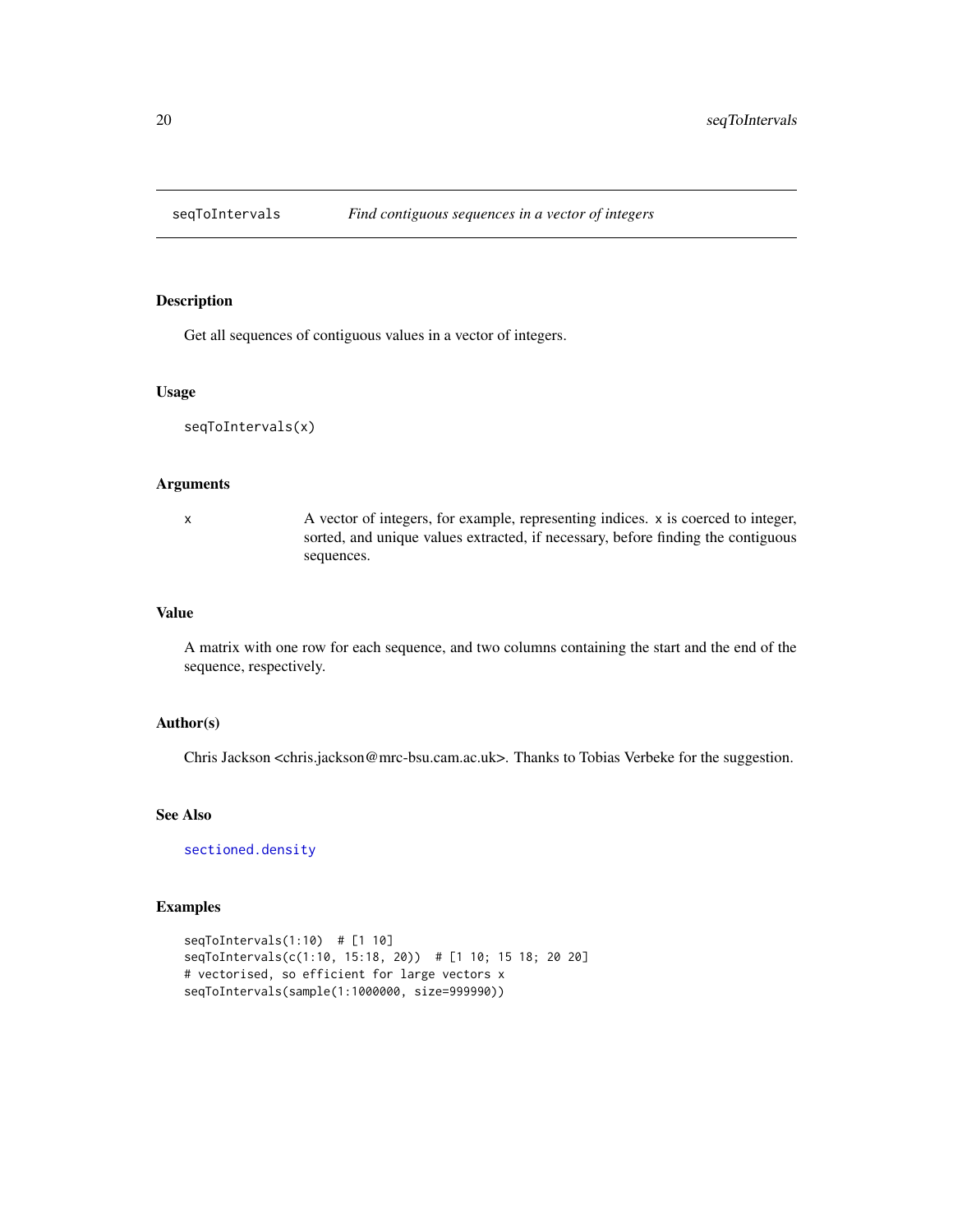<span id="page-20-1"></span><span id="page-20-0"></span>

Varying-width strips give a compact illustration of a distribution. The width of the strip is proportional to the density. This function adds a varying-width strip to an exising plot.

### Usage

```
vwstrip(x, dens, at, width, horiz=TRUE, scale=1, limits=c(-Inf, Inf),
        col="gray", border=NULL, lwd, lty, ticks=NULL, tlen=1, twd, tty,
        lattice=FALSE,...)
panel.vwstrip(...)
```

| X        | Either the vector of points at which the density is evaluated (if dens supplied),<br>or a sample from the distribution (if dens not supplied).                                     |
|----------|------------------------------------------------------------------------------------------------------------------------------------------------------------------------------------|
| dens     | Density at x. If dens is not supplied, the density of the sample x is estimated by<br>kernel density estimation, using $density(x, \ldots)$ .                                      |
| at       | Position of the centre of the strip on the y-axis (if horiz=TRUE) or the x-axis (if<br>horiz=FALSE).                                                                               |
| width    | Thickness of the strip at the maximum density, that is, the length of its shorter<br>dimension. Defaults to 1/20 of the axis range.                                                |
| horiz    | Draw the strip horizontally (TRUE) or vertically (FALSE).                                                                                                                          |
| scale    | Alternative way of specifying the thickness of the strip, as a proportion of width.                                                                                                |
| limits   | Vector of minimum and maximum values, respectively, at which to terminate<br>the strip.                                                                                            |
| col      | Colour to shade the strip, either as a built-in R colour name (one of $color(s))$ )<br>or an RGB hex value, e.g. black is "#000000".                                               |
| border   | Colour of the border, see polygon. Use border=NA to show no border. The<br>default, 'NULL', means to use 'par("fg")' or its <b>lattice</b> equivalent                              |
| lwd      | Line width of the border (defaults to par ("lwd") or its lattice equivalent).                                                                                                      |
| $1$ ty   | Line type of the border (defaults to par ("1ty") or its lattice equivalent).                                                                                                       |
| ticks    | Vector of x-positions on the strip to draw tick marks, or NULL for no ticks.                                                                                                       |
| tlen     | Length of the ticks, relative to the thickness of the strip.                                                                                                                       |
| twd      | Line width of these marks (defaults to par ("lwd") or its lattice equivalent).                                                                                                     |
| tty      | Line type of these marks (defaults to par ("1ty") or its lattice equivalent).                                                                                                      |
| lattice  | Set this to TRUE to make vwstrip a lattice panel function instead of a base<br>graphics function.<br>panel.vwstrip( $x, \ldots$ ) is equivalent to vwstrip( $x$ , lattice=TRUE, ). |
| $\cdots$ | Additional arguments supplied to $density(x, \ldots)$ , if the density is being esti-<br>mated.                                                                                    |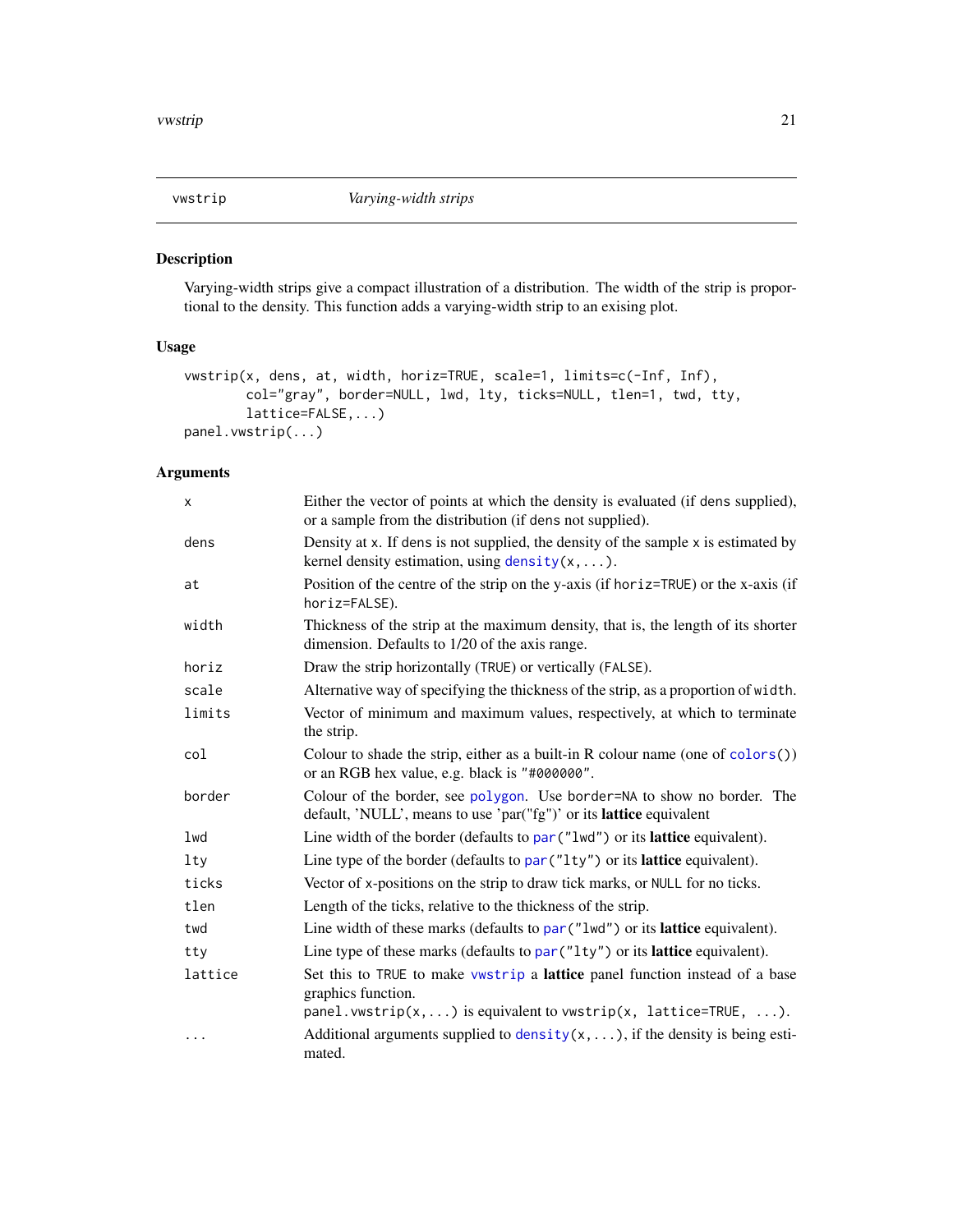### Details

Varying-width strips look like *violin plots*. The difference is that violin plots are intended to summarise data, while [vwstrip](#page-20-1) is intended to illustrate a distribution arising from parameter estimation or prediction. Either the distribution is known analytically, or an arbitrarily large sample from the distribution is assumed to be available via a method such as MCMC or bootstrapping.

Illustrating outliers is important for summarising data, therefore violin plots terminate at the sample minimum and maximum and superimpose a box plot (which appears like the bridge of a violin, hence the name). Varying-width strips, however, are used to illustrate known distributions which may have unbounded support. Therefore it is important to think about where the strips should terminate (the limits argument). For example, the end points may illustrate a particular pair of extreme quantiles of the distribution.

The function vioplot in the vioplot package and panel. violin in the lattice package can be used to draw violin plots of observed data.

### Author(s)

Christopher Jackson <chris.jackson@mrc-bsu.cam.ac.uk>

#### References

Jackson, C. H. (2008) Displaying uncertainty with shading. *The American Statistician*, 62(4):340- 347.

Hintze, J.L. and Nelson, R.D. (1998) Violin plots: a box plot - density trace synergism. *The American Statistician* 52(2),181–184.

### See Also

[denstrip](#page-10-1), [bpstrip](#page-2-1), [cistrip](#page-4-1).

```
x \le - seq(-4, 4, length=10000)
dens \leftarrow dnorm(x)plot(x, xlim=c(-5, 5), ylim=c(-5, 5), xlab="x", ylab="x", type="n")
vwstrip(x, dens, at=1, ticks=qnorm(c(0.025, 0.25,0.5, 0.75, 0.975)))
## Terminate the strip at specific outer quantiles
vwstrip(x, dens, at=2, limits=qnorm(c(0.025, 0.975)))
vwstrip(x, dens, at=3, limits=qnorm(c(0.005, 0.995)))
## Compare with density strip
denstrip(x, dens, at=0)
## Estimate the density from a large sample
x < - rnorm(10000)
vwstrip(x, at=4)
```
<span id="page-21-0"></span>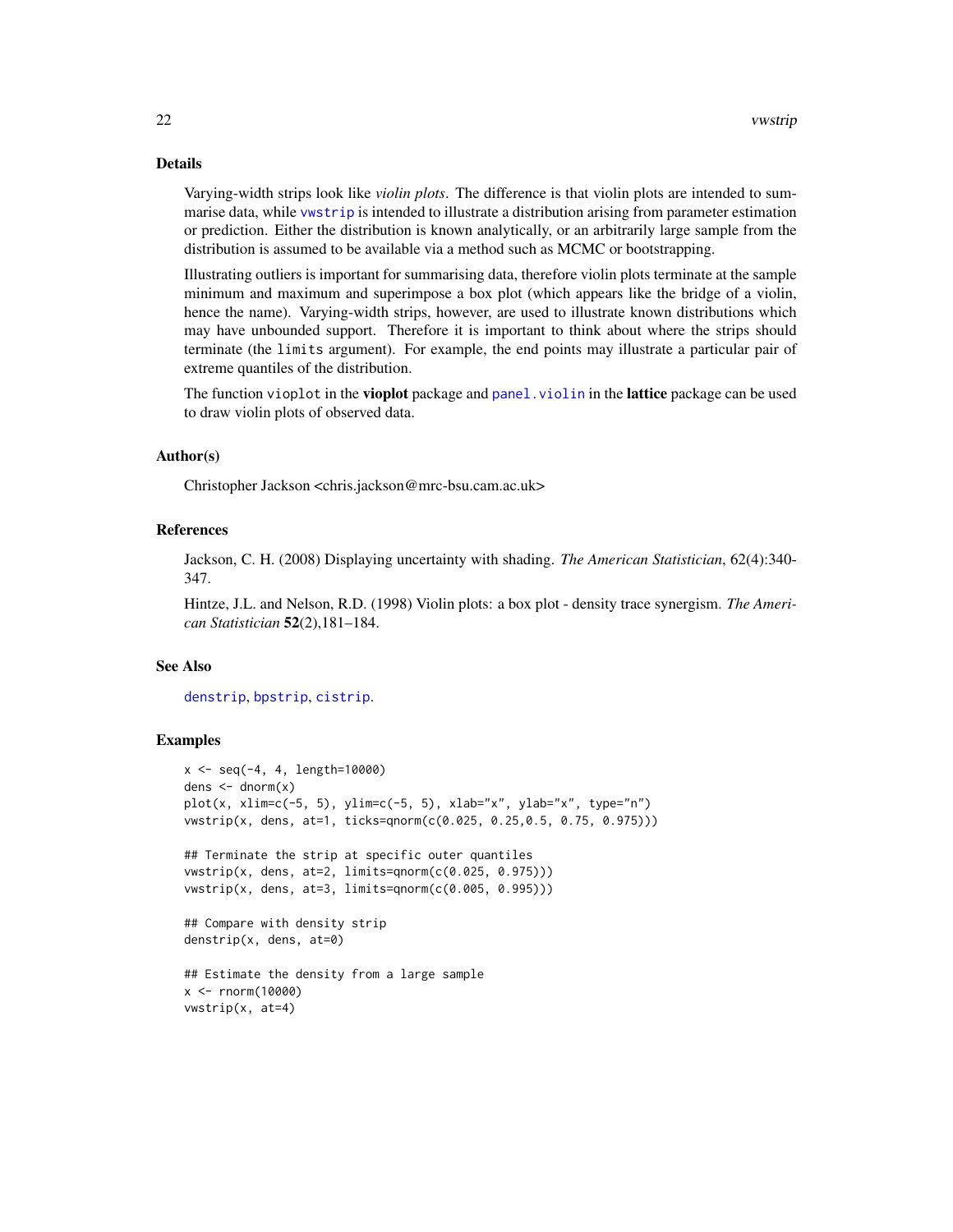<span id="page-22-1"></span><span id="page-22-0"></span>

Draws a varying width strip for a normal or log-normal distribution with the given mean and standard deviation, based on computing the density at a large set of equally-spaced quantiles.

### Usage

```
vwstrip.normal(mean, sd, log=FALSE, nx=1000, ...)
panel.vwstrip.normal(...)
```
### Arguments

| mean     | Mean of the normal distribution.                                                                                                                                                                                                |
|----------|---------------------------------------------------------------------------------------------------------------------------------------------------------------------------------------------------------------------------------|
| sd       | Standard deviation of the normal distribution.                                                                                                                                                                                  |
| log      | If TRUE then the strip for a log-normal distribution, with mean and SD on the log<br>scale mean and sd, respectively, is plotted. This may be useful for illustrating<br>hazard ratios or odds ratios.                          |
| nx       | Number of points to evaluate the density at.                                                                                                                                                                                    |
| $\ddots$ | Further arguments passed to vwstrip, for example, at to position the strip on<br>the y-axis, or lattice=TRUE to use as a lattice panel function.<br>panel.vwstrip.normal(x,) is equivalent to vwstrip.normal(x, lattice=TRUE,). |

### Author(s)

Christopher Jackson <chris.jackson@mrc-bsu.cam.ac.uk>

### See Also

[vwstrip](#page-20-1)

```
x \le - seq(-4, 4, length=10000)
dens \leq dnorm(x)plot(x, xlim=c(-5, 5), ylim=c(-1, 2), xlab="x", ylab="",
     type="n", axes=FALSE)
axis(1)
vwstrip(x, dens, at=0, width=0.4, limits=qnorm(c(0.005, 0.995)))
vwstrip.normal(0, 1, at=1, width=0.4, limits=qnorm(c(0.005, 0.995)))
### log-normal distribution
sdlog <-0.5x <- rlnorm(10000, 0, sdlog)
plot(x, xlim=c(0, 5), ylim=c(-1, 3), xlab="x", ylab="",
```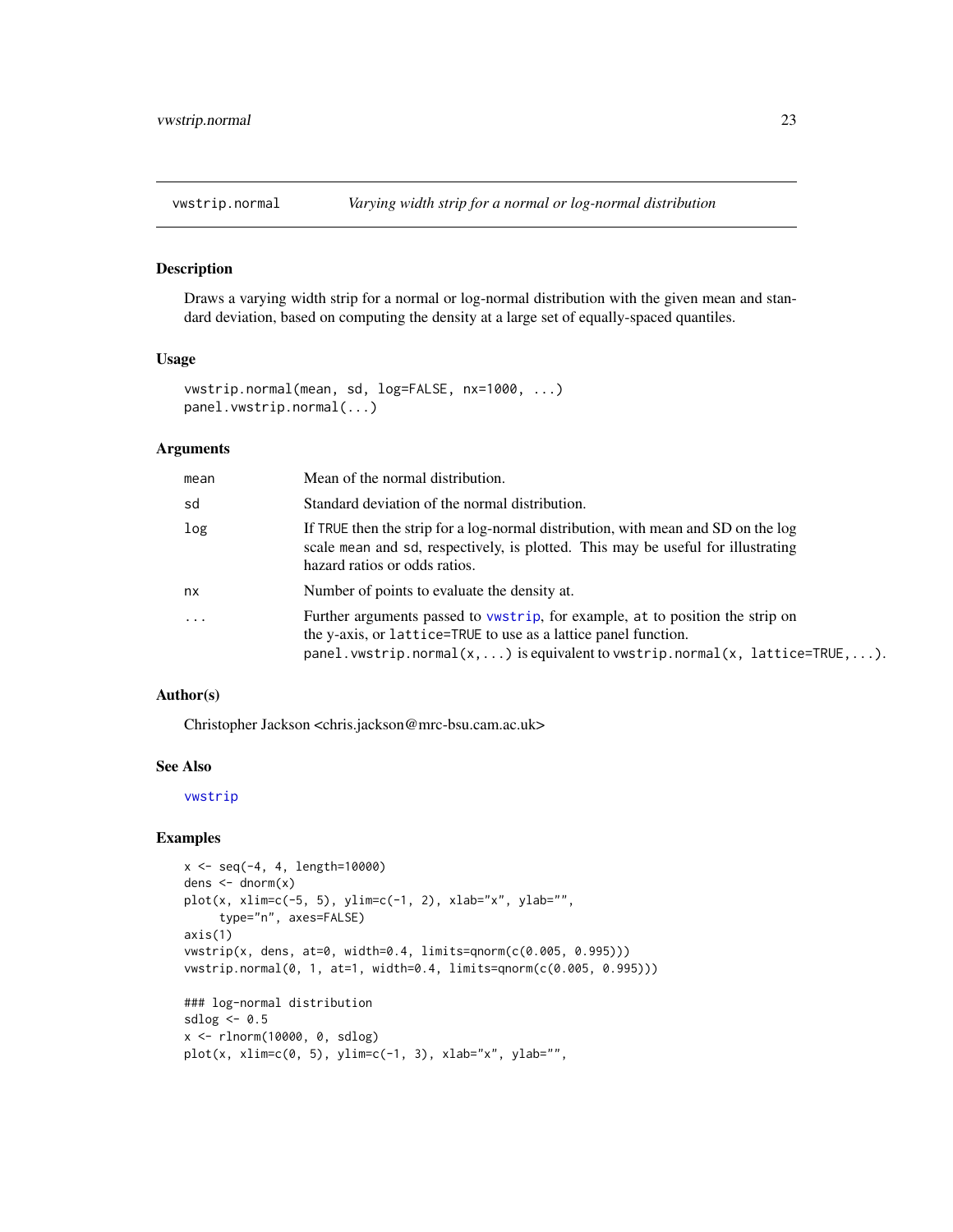```
type="n", axes=FALSE)
axis(1)
abline(v=1, lty=2, col="lightgray")
vwstrip(x, at=0, width=0.4, ticks=exp(-sdlog^2),
       limits=qlnorm(c(0.005,0.975),0,sdlog)) # tick at theoretical maximum density
vwstrip(x, at=1, width=0.4, bw=0.1, ticks=exp(-sdlog^2),
       limits=qlnorm(c(0.005,0.975),0,sdlog))
vwstrip.normal(0, sdlog, log=TRUE, at=2.5, width=0.4, nx=1000,
               ticks=exp(-sdlog^2), limits=qlnorm(c(0.005,0.975),0,sdlog))
```